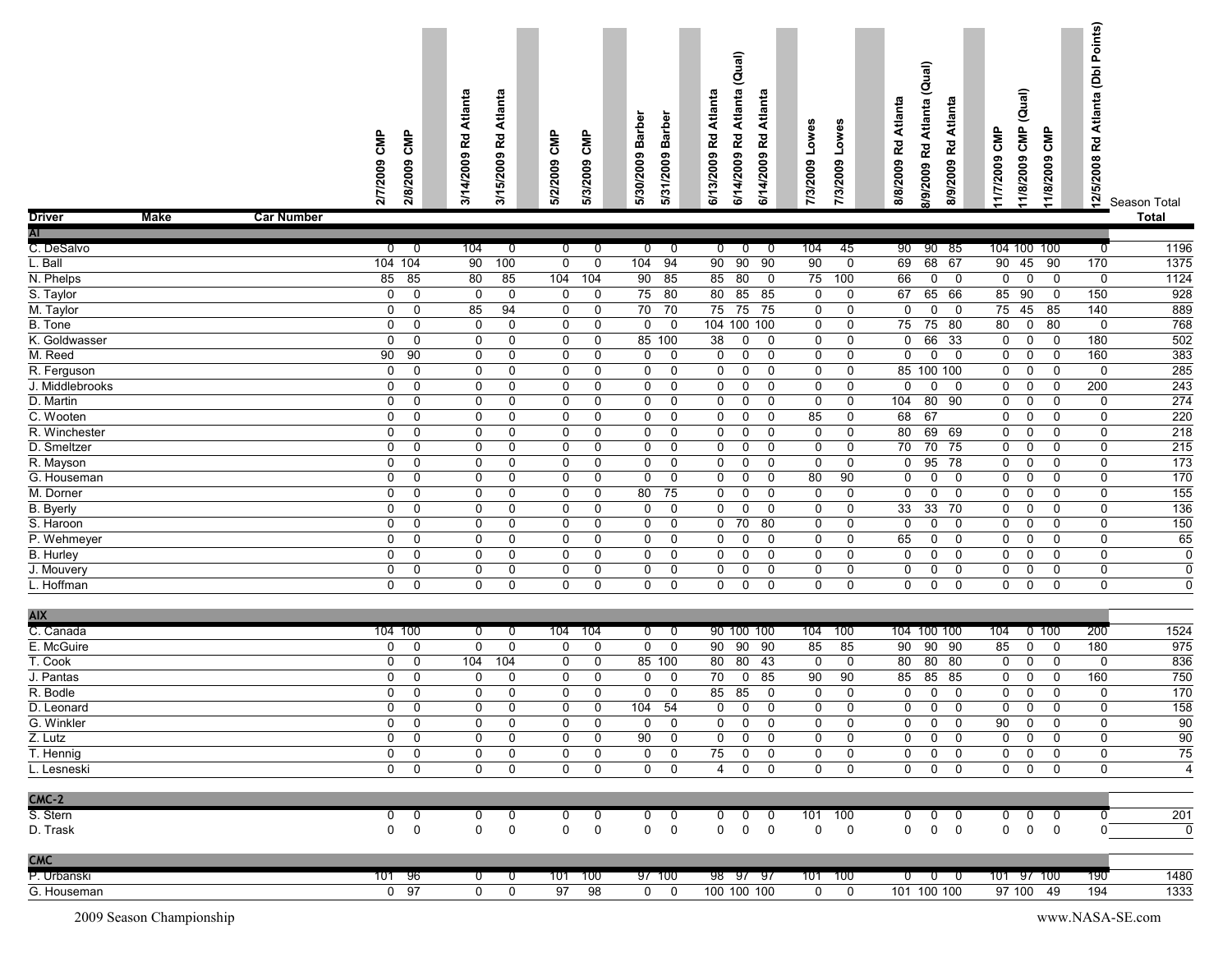| <b>Team England</b>     | 95 100                         | 0<br>0                           | 95<br>95                   | 101<br>0                   | $\mathbf 0$ | 0<br>$\mathbf 0$                 | 97<br>97                   | 95              | 95 95                                     | 83             | $\mathbf 0$<br>$\mathbf 0$       | 0           | 1048             |
|-------------------------|--------------------------------|----------------------------------|----------------------------|----------------------------|-------------|----------------------------------|----------------------------|-----------------|-------------------------------------------|----------------|----------------------------------|-------------|------------------|
| J. Pastorius            | $\mathbf 0$<br>0               | 0<br>$\mathbf 0$                 | $\mathbf 0$<br>$\mathbf 0$ | 0<br>0                     | 0           | $\mathbf 0$<br>$\mathbf 0$       | 0<br>0                     | $\mathbf 0$     | $\mathbf 0$<br>$\overline{0}$             | 95             | 95<br>97                         | 200         | 487              |
| D. Reeves               | 0<br>0                         | 0<br>0                           | 0<br>$\mathbf 0$           | 0<br>0                     | 0           | 0<br>0                           | 0<br>0                     | 93              | 97<br>97                                  | 0              | 0<br>0                           | $\mathbf 0$ | 287              |
| R. Tabor                | $\mathbf 0$<br>0               | $\mathbf 0$<br>0                 | $\mathbf 0$<br>0           | 0<br>0                     | $\mathbf 0$ | $\mathbf 0$<br>0                 | $\mathbf 0$<br>$\mathbf 0$ | 97              | 93 93                                     | 0              | $\mathsf{O}$<br>$\mathbf 0$      | $\mathbf 0$ | 283              |
| R. Cates                | 0<br>0                         | 0<br>$\mathbf 0$                 | $\mathbf 0$<br>$\mathbf 0$ | $\mathbf 0$<br>$\mathbf 0$ | $\mathbf 0$ | $\mathbf 0$<br>$\mathbf 0$       | $\mathbf 0$<br>$\mathbf 0$ | 0               | $\mathbf 0$<br>$\mathbf 0$                | 0              | $\mathbf 0$<br>$\mathbf 0$       | 186         | 186              |
| A. Wheatly              | 0<br>0                         | 0<br>0                           | 0<br>$\mathbf 0$           | $\mathbf 0$<br>0           | 0           | $\mathbf 0$<br>$\mathbf 0$       | 0<br>0                     | 0               | $\mathsf{O}$<br>$\mathbf 0$               | 0              | $\mathbf 0$<br>0                 | 182         | 182              |
| G. Hughes               | 0<br>0                         | 0<br>0                           | $\mathbf 0$<br>$\pmb{0}$   | 95<br>50                   | $\mathbf 0$ | 0<br>$\mathbf 0$                 | $\mathbf 0$<br>$\mathbf 0$ | 0               | $\mathbf 0$<br>$\mathbf 0$                | 0              | $\mathbf 0$<br>$\mathbf 0$       | $\pmb{0}$   | 145              |
| G.Recktenwald           | $\overline{97}$<br>$\mathbf 0$ | $\mathbf 0$<br>0                 | $\mathbf 0$<br>$\mathbf 0$ | $\mathbf 0$<br>$\mathbf 0$ | $\mathbf 0$ | $\mathsf{O}$<br>$\mathbf 0$      | $\mathbf 0$<br>$\mathbf 0$ | $\mathbf 0$     | $\mathbf 0$<br>$\overline{0}$             | $\mathbf{0}$   | $\mathbf 0$<br>$\mathbf 0$       | $\mathbf 0$ | 97               |
|                         |                                |                                  |                            |                            |             |                                  |                            |                 |                                           |                |                                  |             |                  |
| <b>MC</b>               |                                |                                  |                            |                            |             |                                  |                            |                 |                                           |                |                                  |             |                  |
| Z. Lutz                 | 104 104                        |                                  |                            |                            | 104 100 100 |                                  |                            | 104             | 0100                                      | $\overline{0}$ |                                  | 0           | 716              |
|                         |                                | $\overline{0}$<br>$\overline{0}$ | $\overline{0}$<br>0        | $\overline{0}$<br>0        |             |                                  | $\overline{0}$<br>0        |                 |                                           |                | $\overline{0}$<br>0              |             |                  |
| J. Middlebrooks         | $\mathsf{O}$<br>$\mathbf 0$    | 0<br>0                           | $\pmb{0}$<br>0             | $\mathbf 0$<br>0           | 0           | 0<br>$\overline{0}$              | 0<br>0                     |                 | 85 100 0                                  | 0              | $\pmb{0}$<br>0                   | $\mathbf 0$ | 185              |
| R. Mason                | $\mathbf{0}$<br>$\mathbf 0$    | $\mathbf 0$<br>$\mathbf 0$       | $\overline{0}$<br>0        | 0<br>0                     | $\mathbf 0$ | $\overline{0}$<br>$\overline{0}$ | $\mathbf 0$<br>$\mathbf 0$ | $\overline{90}$ | $\overline{0}$<br>$\overline{\mathbf{0}}$ |                | $\overline{0}$<br>$\overline{0}$ | $\mathbf 0$ | 90               |
|                         |                                |                                  |                            |                            |             |                                  |                            |                 |                                           |                |                                  |             |                  |
| <b>GTSU</b>             |                                |                                  |                            |                            |             |                                  |                            |                 |                                           |                |                                  |             |                  |
| Don Sullinger           |                                |                                  |                            |                            | 80          | 85                               |                            | 100             | -90                                       | 100            | 100                              | 150         | 705              |
| Ken Denton              |                                | 85<br>85                         |                            |                            | 100         | 90                               |                            |                 | 100                                       |                |                                  |             | 460              |
| <b>Nevit Hughes</b>     |                                |                                  |                            |                            |             |                                  |                            | 85              | 80                                        |                |                                  | 160         | 325              |
| Jeff Emmanuelson        |                                |                                  |                            |                            | 90          | 100                              |                            |                 |                                           |                |                                  |             | 190              |
| Warren Turnipseed       |                                | 100<br>90                        |                            |                            |             |                                  |                            |                 |                                           |                |                                  |             | 190              |
| Frank Cater             |                                |                                  |                            |                            |             |                                  |                            | 90              | 85                                        |                |                                  |             | $\overline{175}$ |
| Ken Denton              |                                | 85<br>85                         |                            |                            |             |                                  |                            |                 |                                           |                |                                  |             | 170              |
| Ty Krieger              |                                | 100                              |                            |                            |             |                                  |                            |                 |                                           |                |                                  |             | 100              |
| <b>Bill Michaluk</b>    |                                | $\overline{90}$                  |                            |                            |             |                                  |                            |                 |                                           |                |                                  |             | 90               |
| Stephen DeVinney        |                                |                                  |                            |                            | 85          |                                  |                            |                 |                                           |                |                                  |             | 85               |
|                         |                                |                                  |                            |                            |             |                                  |                            |                 |                                           |                |                                  |             |                  |
| GTS5                    |                                |                                  |                            |                            |             |                                  |                            |                 |                                           |                |                                  |             |                  |
| <b>Forrest Bowen</b>    | 100 90                         |                                  | -90<br>100                 |                            |             |                                  |                            |                 |                                           | 100            |                                  |             | 480              |
| <b>Bill Michaluk</b>    |                                |                                  |                            |                            |             |                                  |                            | 100             | 100                                       |                |                                  | 200         | 400              |
| Anthony Jernigan        |                                |                                  | 90 100                     |                            |             |                                  |                            |                 |                                           | 100            |                                  |             | 290              |
| Fred Crawford           | 90 100                         |                                  |                            |                            |             |                                  |                            |                 |                                           |                |                                  |             | 190              |
| James Roberts           |                                |                                  |                            |                            |             |                                  |                            | 90              | 90                                        |                |                                  |             | 180              |
| John Gearhart           |                                |                                  |                            |                            | 100         |                                  |                            | 80              |                                           |                |                                  |             | 180              |
| Charles Rayhall         |                                |                                  |                            |                            |             |                                  |                            | 85              | 85                                        |                |                                  |             | 170              |
| Michael Simard          |                                |                                  |                            |                            |             |                                  |                            | 40              | 80                                        |                |                                  |             | 120              |
|                         |                                |                                  |                            |                            |             |                                  |                            |                 |                                           |                |                                  |             |                  |
| GTS4                    |                                |                                  |                            |                            |             |                                  |                            |                 |                                           |                |                                  |             |                  |
| <b>Patrick Clifford</b> | 100 100                        |                                  |                            | 85                         | 80          | 38                               | 100 100                    | 90              | 100                                       | 85             | 85                               | 180         | 1143             |
| Fred Dow                |                                | 45                               | 85<br>85                   | 90 90                      | 75          | 75                               |                            | 80              | 90                                        | 80             | 70                               |             | 865              |
| Gilbert Galle           |                                | 90                               |                            |                            | 90          | 90                               |                            | 100             |                                           | 100            | 100                              |             | 570              |
| Roger Burdette, Jr.     |                                |                                  | 100 100                    |                            | 100         | 100                              |                            |                 |                                           |                |                                  |             | 400              |
| <b>Bill Michaluk</b>    |                                |                                  |                            | 100 100                    |             |                                  |                            |                 |                                           |                |                                  |             |                  |
|                         |                                |                                  |                            |                            | 85          | 85                               |                            |                 |                                           |                |                                  |             | 370              |
| Patrick Dowd            | 90 85                          |                                  |                            |                            |             |                                  |                            |                 |                                           | 75             | 80                               | 200         | 530              |
| <b>Matthew Buening</b>  | 85 90                          |                                  |                            |                            | 70          | 80                               |                            |                 |                                           |                |                                  |             | 325              |
| <b>Terry Hardee</b>     |                                |                                  | 90<br>90                   |                            |             |                                  |                            |                 |                                           |                |                                  |             | 180              |
| Steele Alphin           |                                |                                  |                            |                            |             |                                  |                            |                 |                                           | 90             | 90                               |             | 180              |
| Sean Rayhall            |                                |                                  |                            |                            |             |                                  |                            | 85              | 45                                        |                |                                  |             | 130              |
| <b>Blake Krieger</b>    |                                | 100                              |                            |                            |             |                                  |                            |                 |                                           |                |                                  |             | 100              |
|                         |                                |                                  |                            |                            |             |                                  |                            |                 |                                           |                |                                  |             |                  |
| GTS3                    |                                |                                  |                            |                            |             |                                  |                            |                 |                                           |                |                                  |             |                  |
| <b>Werner Stark</b>     | 85 90                          | 90 100                           | 100<br>85                  | 85 40                      | 85          | 80                               | 90<br>- 90                 | 90              | 90                                        | 85             | 85                               | 170         | 1540             |
| Drew Ewing              | 90 100                         | 45                               | $\overline{90}$            | 90 90                      | 80          | 85                               | 100 100                    |                 |                                           | 100            | $\overline{90}$                  | 200         | 1260             |
| Steele Alphin           | 100                            | 100                              | 100<br>90                  |                            | 100         | 100                              |                            | 100             | 100                                       |                |                                  |             | 790              |
| Tim Nagy                |                                |                                  |                            | 75 85                      | 90          | 90                               |                            |                 |                                           | 90             | 100                              | 180         | 710              |
| Matt Ford               |                                |                                  |                            |                            |             |                                  |                            | 85              | 85                                        | 80             | 80                               |             | 330              |
| Max Williams            |                                |                                  | $80$ 85                    |                            |             |                                  |                            |                 |                                           |                |                                  |             | 165              |
| Lynn Cochran            |                                |                                  |                            | 80 80                      |             |                                  |                            |                 |                                           |                |                                  |             | 160              |
|                         |                                |                                  |                            |                            |             |                                  |                            |                 |                                           |                |                                  |             |                  |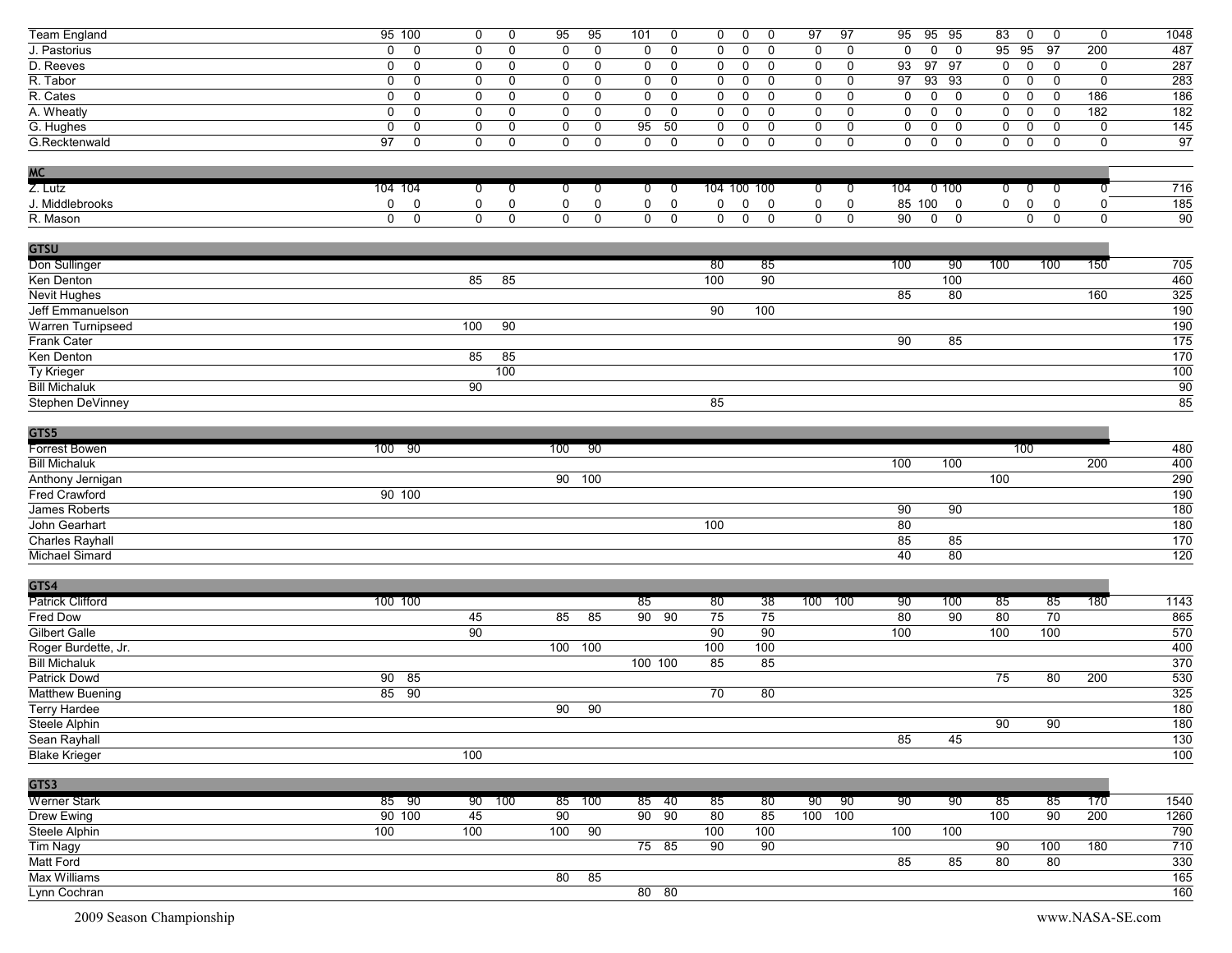| Paulo Diniz                      |             |                 |     |       |                 |        | 100                   |     |     |     |         |     |     |     |     |     | 100              |
|----------------------------------|-------------|-----------------|-----|-------|-----------------|--------|-----------------------|-----|-----|-----|---------|-----|-----|-----|-----|-----|------------------|
| Jason Aranha                     |             |                 |     |       |                 |        | 100                   |     |     |     |         |     |     |     |     |     | 100              |
|                                  |             |                 |     |       |                 |        |                       |     |     |     |         |     |     |     |     |     |                  |
| GTS2                             |             |                 |     |       |                 |        |                       |     |     |     |         |     |     |     |     |     |                  |
| <b>Warren Turnipseed</b>         |             | 100 100         |     |       |                 |        | 100                   |     |     |     | 100 100 | 100 | 100 | 100 | 100 | 200 | 1100             |
| Keith Andrews                    |             | $90\quad 90$    |     |       |                 | 90 100 | 90<br>85              | 80  | 90  |     |         | 85  | 85  |     |     |     | 885              |
| Eric Nissen                      |             | $85$ $85$       |     |       |                 |        | 90                    | 85  | 85  |     |         | 90  | 90  |     |     |     | 610              |
| <b>Ted Worrell</b>               |             |                 | 100 |       | 100             |        | 100                   | 100 | 100 |     |         |     |     |     |     |     | 500              |
| <b>Check Baader</b>              |             |                 |     |       |                 |        |                       | 90  |     |     |         |     |     |     |     |     | 90               |
| GTS1                             |             |                 |     |       |                 |        |                       |     |     |     |         |     |     |     |     |     |                  |
| Will Baumeister                  |             |                 |     |       |                 |        |                       | 100 | 100 | 100 | 100     | 50  |     | 100 | 100 |     | 650              |
| <b>Chuck Ellis</b>               |             |                 |     |       |                 |        |                       |     |     |     |         | 100 | 100 |     |     | 200 | 400              |
| Don Sullinger                    |             |                 | 100 | 100   |                 |        |                       |     |     |     |         |     |     |     |     |     | 200              |
| HC <sub>2</sub>                  |             |                 |     |       |                 |        |                       |     |     |     |         |     |     |     |     |     |                  |
| Karl Kondor                      |             | 90 100          | 100 | 100   | 50              | -90    | 100 100               |     |     |     |         |     |     |     |     | 170 | 900              |
| Shane Lovely                     |             | $100 - 90$      | 85  | 85    | 100             | 85     |                       |     |     |     |         |     |     |     |     | 180 | 725              |
| John Reemer                      |             |                 | 90  | 90    |                 | 100    |                       |     |     |     |         |     |     |     |     | 200 | 480              |
| Peter Swarts                     |             |                 | 75  | 80    |                 |        |                       |     |     |     |         |     |     |     |     |     | 155              |
| <b>William Phee</b>              |             |                 | 80  | 40    |                 |        |                       |     |     |     |         |     |     |     |     |     | 120              |
|                                  |             |                 |     |       |                 |        |                       |     |     |     |         |     |     |     |     |     |                  |
| HC4                              |             |                 |     |       |                 |        |                       |     |     |     |         |     |     |     |     |     |                  |
| <b>Ryan Downton</b>              |             |                 |     |       |                 |        |                       | 100 | 100 |     |         |     |     |     |     |     | 200              |
| William Phee                     |             |                 |     |       |                 |        |                       | 90  | 90  |     |         |     |     |     |     |     | 180              |
| <b>SpecMiata</b>                 |             |                 |     |       |                 |        |                       |     |     |     |         |     |     |     |     |     |                  |
| Chuck Jagoe                      | Mazda Miata | 67<br>90 75     | 85  | - 80  | 90              | 100    | 85 80                 | 75  | 75  | 75  | -90     | 75  | 85  | 90  | 90  |     | 1340             |
| <b>Cliff Brown</b>               | Mazda Miata | $\Omega$        | 100 | 100   | 100             | 90     |                       | 100 | 100 | 100 | 100     | 90  |     |     |     | 200 | 1080             |
| James Ballard                    | Mazda Miata | $\overline{95}$ |     |       |                 |        | 70<br>68              | 70  | 70  | 80  | 85      |     |     | 68  | 68  | 170 | 749              |
| Nathanial Sparks                 | Mazda Miata |                 | 75  | 85    |                 |        | $\overline{90}$<br>90 |     |     |     |         | 85  | 90  |     |     |     | 515              |
| <b>Stanley Brock</b>             | Mazda Miata | 68 90           |     |       |                 |        | 100<br>85             | 85  | 80  |     |         |     |     |     |     |     | 508              |
| <b>Bill Stewart</b>              | Mazda Miata |                 |     |       |                 |        | 70<br>66              | 80  | 69  |     |         | 80  | 75  |     |     |     | 440              |
| Jim Black                        | Mazda Miata |                 |     |       | $\overline{75}$ | 80     | 67<br>67              |     |     |     |         |     |     | 75  | 65  |     | 429              |
| James Partin                     | Mazda Miata | 67              |     |       | 80              | 85     |                       |     |     |     |         |     |     | 80  | 75  |     | 387              |
| <b>Curtis Teague</b>             | Mazda Miata |                 |     |       | 70              |        | 75 69                 |     |     |     |         |     |     |     |     | 180 | 394              |
| Sam Barnett                      | Mazda Miata | 85 100          |     |       |                 |        |                       |     |     | 90  | 70      |     |     |     |     |     | 345              |
| Stephen Baker                    | Mazda Miata |                 | 90  | 90    |                 |        |                       |     |     | 85  | 80      |     |     |     |     |     | 345              |
|                                  | Mazda Miata |                 | 67  |       |                 |        |                       |     |     |     |         |     |     |     |     |     | 282              |
| Peter Sakovich<br>John Palazzolo | Mazda Miata | 70 69           |     | 75    |                 |        | 68 68                 |     |     |     |         | 70  | 70  |     |     |     | 275              |
| <b>Ted Worrell</b>               |             |                 |     |       |                 |        |                       |     |     |     |         | 67  |     |     |     |     | 222              |
|                                  | Mazda Miata | 80 70           |     | 64    |                 |        |                       |     |     |     |         |     |     | 70  | 85  |     | $\overline{214}$ |
| Dennis Bize<br>Matt McBride      | Mazda Miata |                 |     |       |                 |        |                       |     |     |     |         |     |     |     |     |     | 200              |
| <b>Todd Lamb</b>                 | Mazda Miata |                 |     |       |                 |        |                       |     |     |     |         | 100 |     | 100 | 100 |     | 200              |
|                                  | Mazda Miata |                 |     |       |                 |        |                       |     |     |     |         |     | 100 |     |     |     |                  |
| Robert Spence                    | Mazda Miata | 100 80          |     |       |                 |        |                       |     |     |     |         |     |     |     |     |     | 180              |
| Robbie Kollar                    | Mazda Miata |                 |     |       |                 |        |                       | 90  | 85  |     |         |     |     |     |     |     | 175              |
| <b>Steve Phillips</b>            | Mazda Miata |                 |     |       |                 |        |                       |     |     |     |         |     |     | 85  | 80  |     | 165              |
| Mat Pombo                        | Mazda Miata |                 |     |       |                 |        |                       | 68  | 90  |     |         |     |     |     |     |     | 158              |
| <b>Alex Gaines</b>               | Mazda Miata | 69 85           |     |       |                 |        |                       |     |     |     |         |     |     |     |     |     | $\overline{154}$ |
| Alan Cross                       | Mazda Miata |                 |     | 80 70 |                 |        |                       |     |     |     |         |     |     |     |     |     | 150              |
| <b>Kevin Pyles</b>               | Mazda Miata |                 |     |       |                 |        | $75$ 75               |     |     |     |         |     |     |     |     |     | 150              |
| Aaron Leichty                    | Mazda Miata |                 |     |       |                 |        |                       |     |     |     |         | 69  | 80  |     |     |     | 149              |
| Mike Rossini                     | Mazda Miata | 75 68           |     |       |                 |        |                       |     |     |     |         |     |     |     |     |     | 143              |
| <b>Tony Senese</b>               | Mazda Miata |                 | 70  | 69    |                 |        |                       |     |     |     |         |     |     |     |     |     | 139              |
| <b>Rick Sleeper</b>              | Mazda Miata |                 |     |       |                 |        |                       |     |     |     |         | 68  | 69  |     |     |     | $\overline{137}$ |
| Russell Gee                      | Mazda Miata |                 | 69  | 68    |                 |        |                       |     |     |     |         |     |     |     |     |     | 137              |
| George Tuma                      | Mazda Miata |                 | 68  | 67    |                 |        |                       |     |     |     |         |     |     |     |     |     | 135              |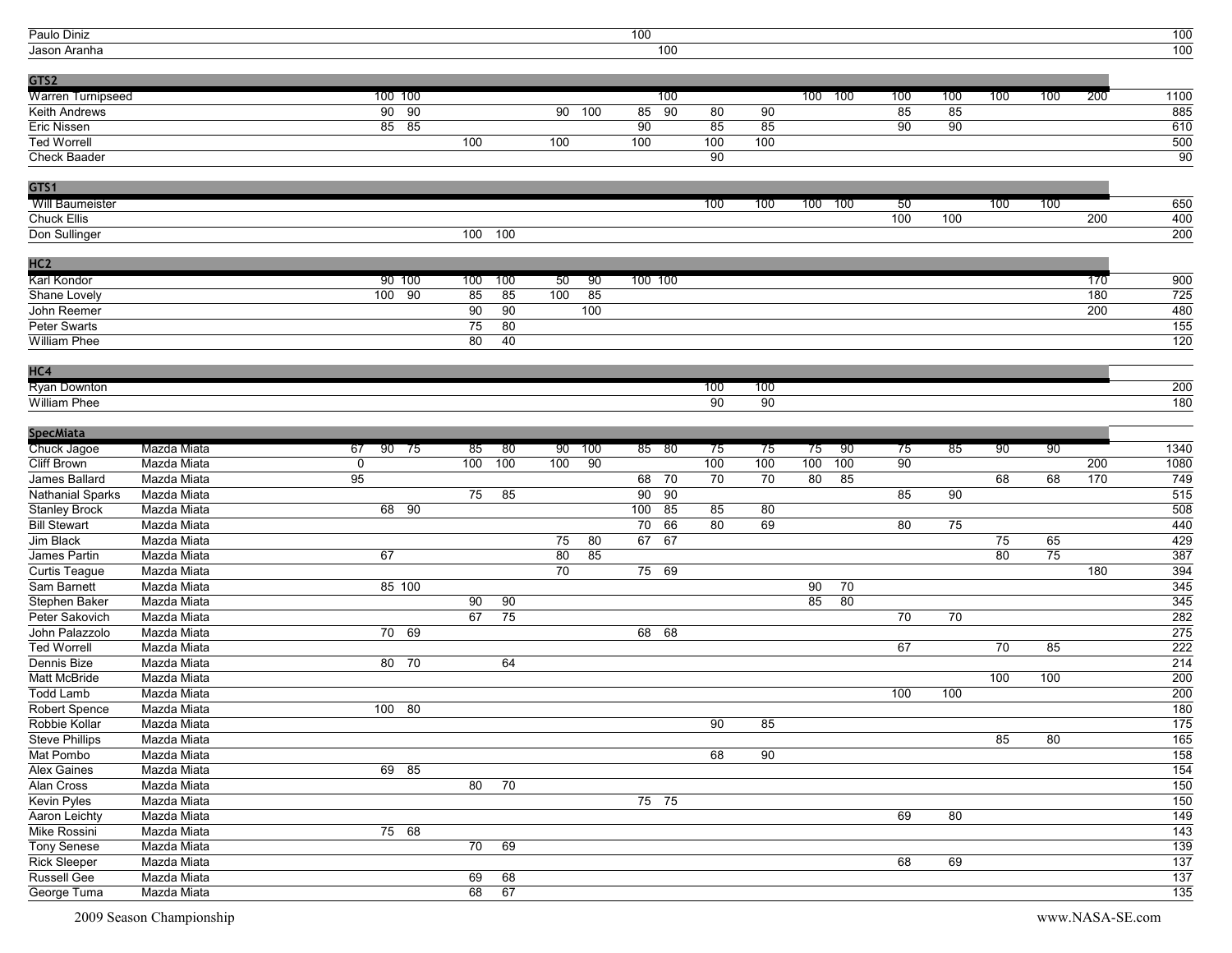| Nash Lawson                              | Mazda Miata |         |                                    |                       |         |                 |                 |             |                 |     | 66  | 69  |     | $\overline{135}$          |
|------------------------------------------|-------------|---------|------------------------------------|-----------------------|---------|-----------------|-----------------|-------------|-----------------|-----|-----|-----|-----|---------------------------|
| Rob Summers                              | Mazda Miata |         |                                    |                       |         |                 |                 |             |                 |     | 69  | 66  |     | $\overline{135}$          |
| Michael Moulton                          | Mazda Miata |         |                                    |                       |         |                 |                 |             | 66              | 68  |     |     |     | $\overline{134}$          |
| Tim Holder                               | Mazda Miata |         |                                    |                       |         |                 |                 |             |                 |     | 67  | 67  |     | $\overline{134}$          |
| Dennis Bize 2                            | Mazda Miata |         | 66<br>66                           |                       |         |                 |                 |             |                 |     |     |     |     | $\overline{132}$          |
| Richard Strickland                       | Mazda Miata |         |                                    |                       |         |                 |                 |             | 65              | 67  |     |     |     | $\overline{132}$          |
| Chris Nussbaum                           | Mazda Miata |         | 65<br>65                           |                       |         |                 |                 |             |                 |     |     |     |     | $\overline{130}$          |
|                                          |             |         |                                    |                       |         |                 |                 |             |                 |     |     |     |     |                           |
| John Teague                              | Mazda Miata |         |                                    | 85                    |         |                 |                 |             |                 |     |     |     |     | $\frac{85}{70}$           |
| Mark Starr                               | Mazda Miata |         |                                    |                       |         |                 |                 |             |                 |     |     | 70  |     |                           |
| Derek Whitis                             | Mazda Miata |         |                                    |                       | $W$ W   |                 |                 |             |                 |     |     |     |     | $\overline{0}$            |
| John Peterson                            | Mazda Miata |         |                                    |                       |         |                 |                 |             |                 |     |     |     |     | $\overline{\mathfrak{o}}$ |
|                                          |             |         |                                    |                       |         |                 |                 |             |                 |     |     |     |     |                           |
| <b>SSM</b>                               |             |         |                                    |                       |         |                 |                 |             |                 |     |     |     |     |                           |
| <b>Jeffery Walter</b>                    | Mazda Miata | 79      | 100<br>100                         | 100<br>100            | 100 100 | 100             | 100             |             | 100             | 100 |     |     | 200 | 1200                      |
| Holland/Strong                           | Mazda Miata | 28      | $\overline{90}$<br>$\overline{90}$ | $\overline{90}$<br>90 | 90 90   | $\overline{90}$ |                 |             | 90              | 90  |     |     | 180 | 990                       |
| Steve Jones                              | Mazda Miata | 86      | 85<br>85                           | 85<br>85              |         | 85              | 90              |             | 85              | 85  |     |     | 170 | 855                       |
| Berny Pederson                           | Mazda Miata |         | 80<br>80                           |                       |         | $\overline{80}$ | 85              |             | $\overline{80}$ | 80  |     |     |     | 485                       |
| Don Stringfellow                         | Mazda Miata |         |                                    |                       | 85 85   |                 |                 |             |                 |     |     |     |     | $\frac{1}{170}$           |
| <b>Robert Summers</b>                    | Mazda Miata |         |                                    |                       |         |                 |                 |             | $\overline{75}$ | 75  |     |     |     | $\overline{150}$          |
|                                          |             |         |                                    |                       |         |                 |                 |             |                 |     |     |     |     |                           |
| SU                                       |             |         |                                    |                       |         |                 |                 |             |                 |     |     |     |     |                           |
| Rob Hall                                 |             | 90 90   |                                    |                       |         |                 |                 | 90 100      | 100             | 100 | 90  | 90  |     | 750                       |
| <b>Tres Childs</b>                       |             |         |                                    |                       | 100 100 | 90              | 90              |             |                 |     |     |     |     | 380                       |
| Mark Starr                               |             |         |                                    | 100<br>100            |         |                 |                 |             |                 |     |     | 85  |     | 285                       |
| Matt Moore                               |             | 100 100 |                                    |                       |         |                 |                 |             |                 |     |     |     |     | 200                       |
|                                          |             |         |                                    |                       |         |                 |                 |             |                 |     |     |     |     |                           |
| Randy Suddreth                           |             |         |                                    |                       |         |                 |                 |             |                 |     | 100 | 100 |     | $\overline{200}$          |
| Kirk Riddle                              |             |         |                                    |                       |         | 100             | 100             |             |                 |     |     |     |     | 200                       |
| Jody Austin                              |             |         |                                    |                       |         |                 |                 |             |                 |     | 85  |     |     | 85                        |
|                                          |             |         |                                    |                       |         |                 |                 |             |                 |     |     |     |     |                           |
|                                          |             |         |                                    |                       |         |                 |                 |             |                 |     |     |     |     |                           |
| ST <sub>1</sub>                          |             |         |                                    |                       |         |                 |                 |             |                 |     |     |     |     |                           |
| <b>Tony Chambliss</b>                    |             | 90 100  | 85<br>85                           | 100 100               | 100 100 | 85              |                 |             | 80              |     |     |     |     | 925                       |
| Ed Lewis                                 |             |         | 90<br>90                           |                       |         | 80              | 85              |             | 90              | 85  |     |     | 200 | 720                       |
| Tom Brooks                               |             |         |                                    |                       |         | $\overline{90}$ | 100             |             | 100             | 90  |     |     |     | 380                       |
| <b>Bob Mayer</b>                         |             |         |                                    |                       |         | 100             | $\overline{90}$ |             | 40              | 100 |     |     |     | 330                       |
|                                          |             |         | 100<br>100                         |                       |         |                 |                 |             |                 |     |     |     |     |                           |
| Kenneth Smith                            |             | 100     |                                    |                       |         |                 |                 |             |                 |     |     |     |     | $\overline{200}$          |
| Phillip Kelly                            |             |         |                                    |                       |         |                 |                 |             |                 |     |     |     |     | 100                       |
| Randy Suddreth                           |             |         |                                    |                       |         |                 |                 |             | 85              |     |     |     |     | $\overline{85}$           |
| ST <sub>2</sub>                          |             |         |                                    |                       |         |                 |                 |             |                 |     |     |     |     |                           |
|                                          |             |         |                                    |                       |         |                 |                 |             |                 |     |     |     |     |                           |
| Tony Johnson                             |             | 100 100 |                                    | 90<br>90              |         | 90              | 90              | 100 100     | 85              | 80  |     |     | 160 | 1005                      |
| Gert Adolphsen                           |             |         | 90<br>100                          | 75<br>70              | 85 90   |                 |                 |             | 75              |     |     |     |     | 665                       |
| Jody Austin                              |             | $90$ 85 |                                    | 80<br>85              |         |                 |                 |             | 80              |     |     |     | 180 | 600                       |
| Rob Leopard                              |             |         |                                    |                       | 100 100 | 100             | 100             |             | 100             | 100 |     |     |     | 600                       |
| Mac McCombs                              |             | 85 90   |                                    | 85<br>80              |         |                 |                 | 90<br>90    |                 |     |     |     |     | 520                       |
| <b>Bob Lutz</b>                          |             |         |                                    |                       | 90      | 85              | 85              |             | 70              |     |     |     | 170 | 500                       |
| Ryan Redpath                             |             |         |                                    | 100 100               |         |                 |                 |             |                 | 90  |     |     |     | $\overline{290}$          |
| <b>Bobby Fischer</b>                     |             |         | 100                                |                       | 80      |                 |                 |             |                 |     |     |     |     | $\overline{180}$          |
| <b>Cliff Brown</b>                       |             |         |                                    |                       |         |                 |                 |             | 90              | 85  |     |     |     | $\frac{175}{175}$         |
| Scott Peterson                           |             |         |                                    | 75                    |         |                 |                 |             |                 |     |     |     |     | $\overline{75}$           |
|                                          |             |         |                                    |                       |         |                 |                 |             |                 |     |     |     |     |                           |
| <b>PTA</b>                               |             |         |                                    |                       |         |                 |                 |             |                 |     |     |     |     |                           |
| Randy Suddreth                           |             | 100     | 90                                 | 100 100               |         | 100             | 100             | 100<br>- 90 |                 |     |     |     |     | 780                       |
| Ron Dellvalle                            |             |         |                                    |                       |         |                 |                 | 100         | 100             |     |     |     | 200 | 400                       |
| Rob Hall                                 |             |         | 100                                |                       |         |                 |                 |             |                 |     |     |     |     | 100                       |
| <b>Blake Krieger</b><br>Darrell Hamilton |             |         | 100                                |                       |         |                 |                 | 90          |                 |     |     |     |     | 100<br>90                 |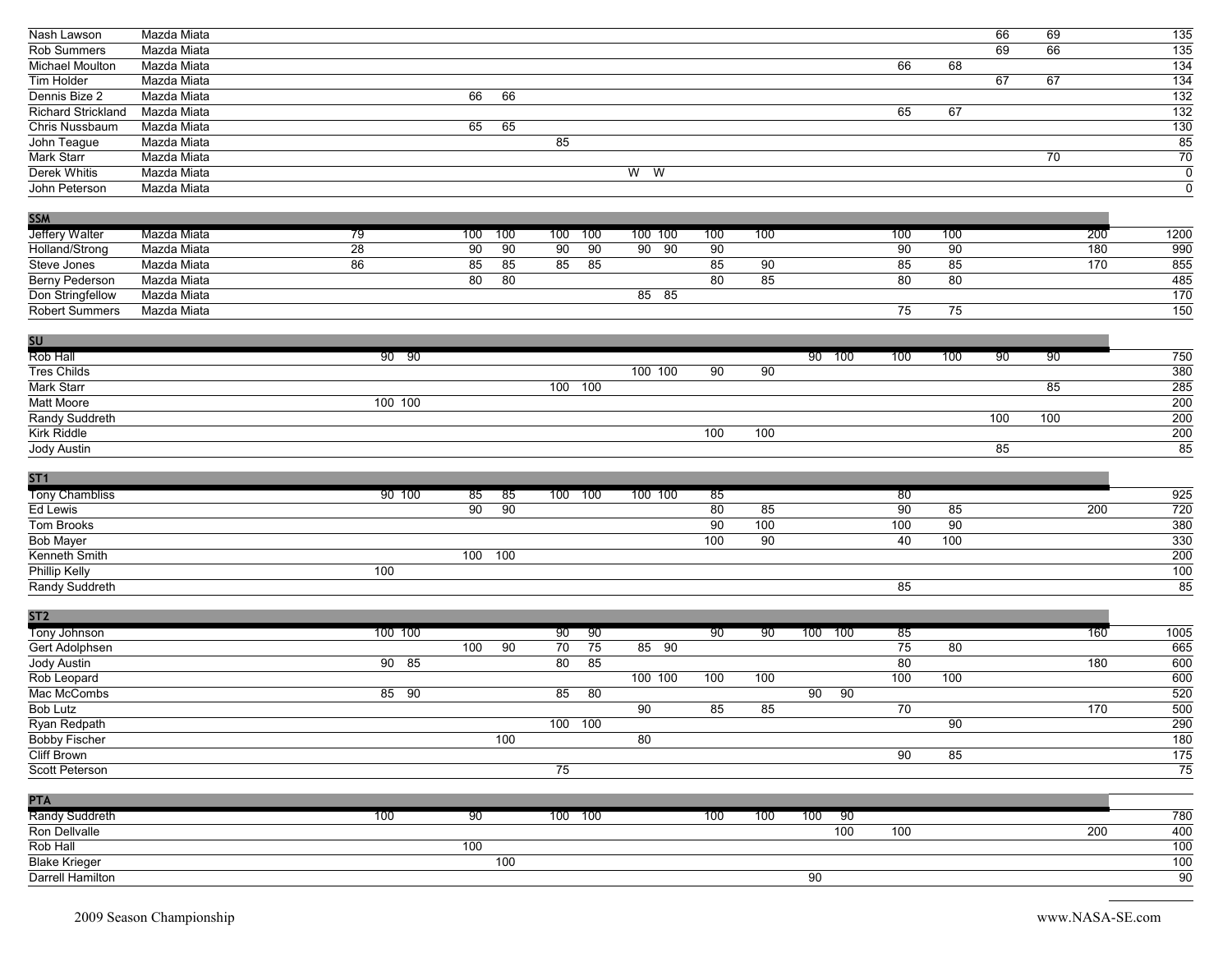| <b>PTB</b>                |         |     |     |     |                 |                       |     |     |                 |                 |                 |                 |     |                 |     |                  |
|---------------------------|---------|-----|-----|-----|-----------------|-----------------------|-----|-----|-----------------|-----------------|-----------------|-----------------|-----|-----------------|-----|------------------|
| Mike Attaway              |         |     |     |     |                 |                       | 100 | 100 |                 |                 | 90              | 100             |     |                 | 200 | 590              |
| Jose Escobar              | 100     |     |     | 100 |                 | 100                   |     |     |                 |                 | 100             |                 |     |                 |     | 400              |
| Maddogmotorsports         |         |     |     |     |                 | 85                    |     |     |                 |                 |                 |                 | 100 | 100             |     | 285              |
| <b>Brett Smrz</b>         |         |     |     |     |                 | 90 100                |     |     |                 |                 |                 |                 |     |                 |     | 190              |
| George Smith              |         |     |     |     |                 | $\overline{75}$       |     |     |                 |                 |                 |                 |     |                 |     | 75               |
| John Davidson             |         |     |     |     |                 |                       |     |     |                 |                 |                 |                 |     |                 |     | $\mathbf 0$      |
|                           |         |     |     |     |                 |                       |     |     |                 |                 |                 |                 |     |                 |     |                  |
| PTC                       |         |     |     |     |                 |                       |     |     |                 |                 |                 |                 |     |                 |     |                  |
| Jeffery Seldomridge       |         |     |     |     |                 |                       |     |     |                 |                 |                 |                 | 100 | 100             |     | 200              |
| Matthew Moorefield        |         |     |     |     |                 |                       |     |     | 90              | 100             |                 |                 |     |                 |     | 190              |
| <b>Billy Bunn</b>         |         |     |     |     |                 |                       |     |     | 100             |                 |                 |                 |     |                 |     | $\frac{100}{20}$ |
|                           |         |     |     |     |                 |                       |     |     |                 |                 |                 |                 |     |                 |     | $\overline{0}$   |
| <b>PTD</b>                |         |     |     |     |                 |                       |     |     |                 |                 |                 |                 |     |                 |     |                  |
| <b>Thomas Neel</b>        |         |     |     |     |                 | 100 100               | 100 | 100 |                 |                 | 100             | 100             |     |                 | 200 | 800              |
| Michael Blair             |         |     |     | 100 | 100             |                       |     |     |                 |                 |                 |                 |     |                 |     | 200              |
| Scott Bell                |         |     |     |     |                 |                       |     |     |                 |                 |                 |                 |     |                 | 180 | 180              |
| Jeffery Seldomridge       |         |     |     |     |                 |                       |     |     |                 |                 |                 |                 |     |                 | 170 | 170              |
| Jeff Puras                |         |     |     |     |                 |                       |     |     |                 |                 |                 |                 |     |                 |     |                  |
|                           |         |     |     |     |                 |                       |     |     |                 |                 |                 |                 |     |                 | 160 | 160              |
|                           |         |     |     |     |                 |                       |     |     |                 |                 |                 |                 |     |                 |     |                  |
| <b>PTE</b>                |         |     |     |     |                 |                       |     |     |                 |                 |                 |                 |     |                 |     |                  |
| John Evans                |         |     |     |     |                 |                       |     |     |                 |                 | 100             | 100             | 85  | 90              | 170 | 545              |
| Jason Plante              |         |     |     |     |                 |                       | 90  | 90  |                 |                 |                 |                 | 100 |                 | 200 | 480              |
| Jeff McCanduss            | 100 100 |     |     |     |                 |                       | 100 | 100 |                 |                 |                 |                 |     |                 |     | 400              |
| Don Stringfellow          |         | 100 | 100 |     |                 |                       |     |     |                 |                 |                 |                 |     |                 |     | 200              |
| Jeff Puras                |         |     |     |     |                 |                       |     |     |                 |                 |                 |                 | 90  | 100             |     | 190              |
| <b>Brian Flint</b>        |         |     |     |     |                 |                       |     |     |                 |                 |                 |                 |     |                 | 180 | 180              |
|                           |         |     |     |     |                 |                       |     |     |                 |                 |                 |                 |     |                 |     |                  |
| PTF                       |         |     |     |     |                 |                       |     |     |                 |                 |                 |                 |     |                 |     |                  |
| Ken Brewer                |         |     |     |     |                 | 100 100               |     |     |                 |                 |                 |                 |     |                 |     | 200              |
| Lynn Wilke                | 100 100 |     |     |     |                 |                       |     |     |                 |                 |                 |                 |     |                 |     | 200              |
|                           |         |     |     |     |                 |                       |     |     |                 |                 |                 |                 |     |                 |     |                  |
| 944Spec                   |         |     |     |     |                 |                       |     |     |                 |                 |                 |                 |     |                 |     |                  |
| Michael Maduske           | 90 100  | 100 | 100 | 90  | 100             | 100 100               | 100 | 100 | 100 100         |                 |                 |                 | 100 | 100             | 200 | 1580             |
| Joel Barber               | 100     |     |     | 100 | $\overline{90}$ |                       | 90  | 90  |                 |                 |                 |                 |     |                 |     | 470              |
| William Scarborough       |         |     |     |     |                 |                       |     |     |                 |                 |                 |                 | 90  | 90              |     | 180              |
| Jeremy Cox                |         |     |     |     |                 |                       |     | 85  |                 |                 |                 |                 |     |                 |     | 85               |
|                           |         |     |     |     |                 |                       |     |     |                 |                 |                 |                 |     |                 |     |                  |
| <b>944 Cup</b>            |         |     |     |     |                 |                       |     |     |                 |                 |                 |                 |     |                 |     |                  |
| John Mock                 | 90 80   | 67  | 70  | 80  | 75              | 68<br>- 68            | 75  |     | 85              | - 85            |                 |                 | 100 | 100             | 200 | 1243             |
| John Torgenson            | 80 90   | 68  | 69  | 70  | 70              | 67<br>67              | 80  | 80  |                 |                 |                 |                 | 90  | $\overline{90}$ |     | 921              |
| Tim Pruitt                |         | 70  | 85  | 85  | 90              | 75<br>75              | 90  | 100 |                 |                 | 80              | 80              |     |                 |     | 830              |
| Case Crowell              | 100 85  |     |     |     |                 | $\overline{90}$<br>90 |     |     | 100 100         |                 | 100             | 100             |     |                 |     | 765              |
| Joey Sullivan             |         | 75  | 90  | 100 | 100             | 85<br>85              | 100 | 85  |                 |                 |                 |                 |     |                 |     | 720              |
| John Wade                 |         | 80  | 100 | 75  | 80              | 80<br>80              | 85  | 90  |                 |                 |                 |                 |     |                 |     | 670              |
| Joe Crowell, Jr.          |         |     |     |     |                 | 100 100               |     |     |                 |                 | $\overline{90}$ | $\overline{90}$ |     |                 |     | 380              |
| Matt Johnes               |         |     |     |     |                 |                       |     |     | 80              | 80              | 85              | 85              |     |                 |     | 330              |
| Victor Kelley             | 85 100  |     |     |     |                 |                       |     |     |                 |                 |                 |                 |     |                 |     | 185              |
| <b>Brent Crowell</b>      |         |     |     |     |                 |                       |     |     | $\overline{90}$ | $\overline{90}$ |                 |                 |     |                 |     | 180              |
| Joe Hooker                |         |     |     | 90  | 85              |                       |     |     |                 |                 |                 |                 |     |                 |     | 175              |
| Team Hardent              |         | 100 | 68  |     |                 |                       |     |     |                 |                 |                 |                 |     |                 |     | 168              |
| Stacy Freeman             |         | 90  | 75  |     |                 |                       |     |     |                 |                 |                 |                 |     |                 |     | 165              |
| <b>Christian Tetzlaff</b> |         | 69  | 80  |     |                 |                       |     |     |                 |                 |                 |                 |     |                 |     | 149              |
| Joe Sharrow               |         |     |     |     |                 | $70$ $70$             |     |     |                 |                 |                 |                 |     |                 |     | $\overline{140}$ |
| Richard Grehalva          |         |     |     |     |                 | 69 69                 |     |     |                 |                 |                 |                 |     |                 |     | 138              |
| Scott Campbell            |         | 85  |     |     |                 |                       |     |     |                 |                 |                 |                 |     |                 |     | 85               |
| Deems Riddle              |         |     |     |     |                 | 66                    |     |     |                 |                 |                 |                 |     |                 |     | 66               |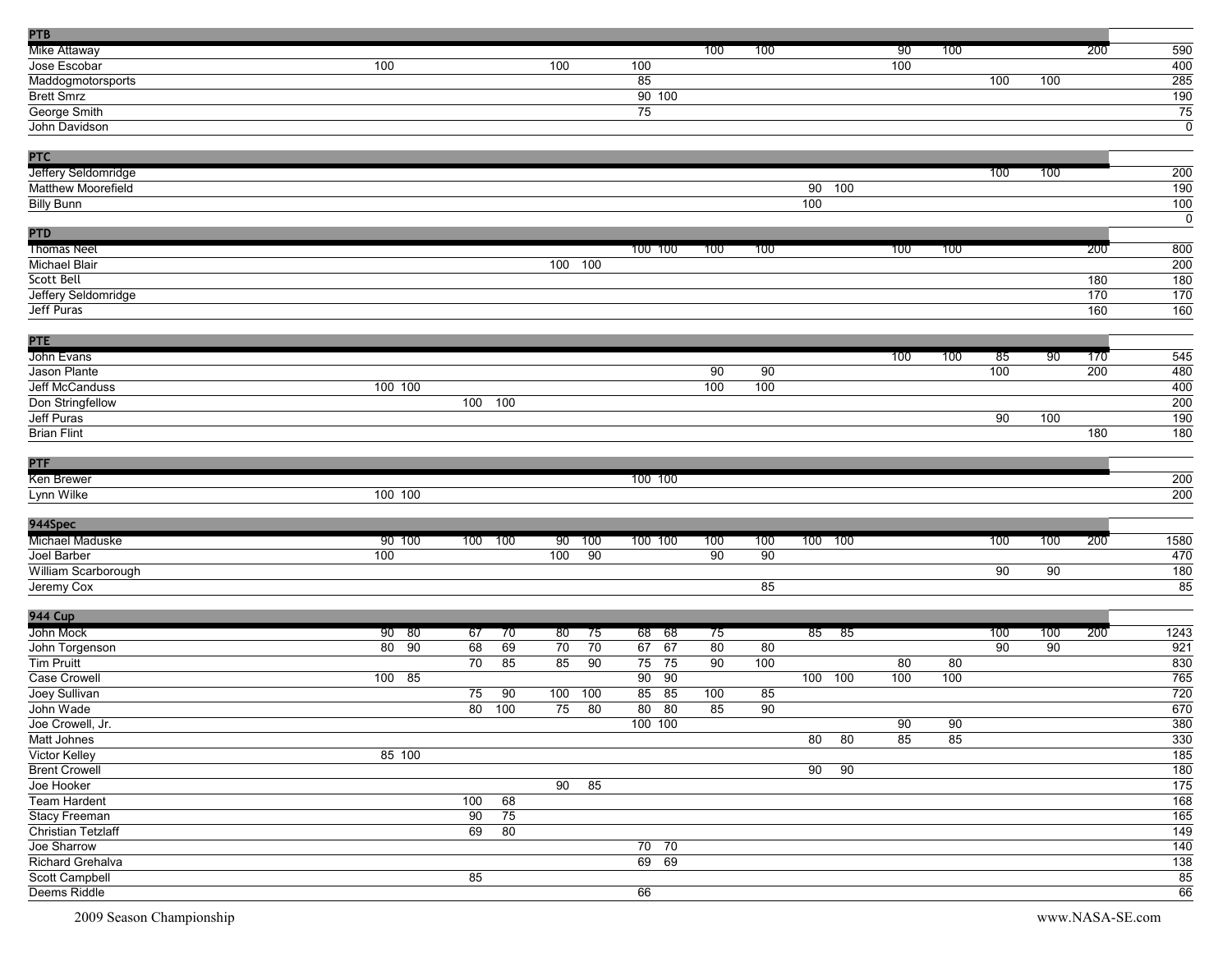| Jerry Campbell<br>-80<br>100<br>100<br>735<br>75<br>100 100<br>90 <sup>2</sup><br>-90<br>100<br>R.L Mitchell<br>100<br>100 100<br>580<br>90<br>90<br>325<br>75<br>85<br>85<br>Don Sullinger<br>80<br>285<br>Bob Hahnemann<br>100 100<br>85<br>$\overline{200}$<br>Karl Poeltl<br>100<br>100<br>100<br>100<br>200<br><b>Greg Rojik</b><br>90<br>90<br>180<br>David Barton<br>$\overline{85}$<br>$\overline{85}$<br>170<br>Victor Kelley<br>165<br>Charles Rayhal<br>80<br>85<br>90<br>90<br>Jon Gearhart<br>SpecE30<br>1468<br>85 85<br>90<br>90 <sup>°</sup><br>90<br>100<br>100<br>100<br>100<br>68<br>90<br>180<br>Johan Schwartz<br>100<br>100<br>90<br>$\overline{0}$<br>ಾ<br>$\overline{31}$<br>69<br>67<br>$\overline{80}$<br>69<br>$\overline{70}$<br>$\overline{75}$<br>$\overline{80}$<br>$\overline{85}$<br>150<br><b>Robert Patton</b><br>85<br>70<br>90<br>80<br>85<br>80<br>80<br>1346<br>Laura Patton<br>80<br>$\overline{0}$<br>64<br>67<br>70<br>70<br>66<br>70<br>90<br>68<br>67<br>68<br>64<br>66<br>136<br>1197<br>85<br>66<br>68<br>65<br>61<br>64<br>69<br>68<br>60<br>61<br>66<br>67<br>66<br>63<br>$\mathbf 0$<br>132<br>1041<br><b>Fred Switzer</b><br>66<br>65<br>$\mathbf 0$<br>$\mathbf 0$<br>$\overline{68}$<br>80<br>80<br>70<br>$\overline{70}$<br>$\overline{75}$<br>1006<br><b>Bill Zawrotny</b><br>$\Omega$<br>$\Omega$<br>$\mathbf 0$<br>75<br>66<br>80<br>75<br>69<br>68<br>130<br>67<br>31<br>63<br>$\mathbf 0$<br>$\mathbf 0$<br>$\mathbf 0$<br>67<br>67<br>75<br>75<br>$\mathbf 0$<br>$\mathbf 0$<br>67<br>69<br>67<br>$\mathbf 0$<br>160<br>808<br><b>Charles Taylor</b><br>63<br>63<br>62<br>68<br>67<br>30<br>60<br>67<br>66<br>65<br>62<br>$\mathsf 0$<br>$\mathbf 0$<br>$\mathbf 0$<br>805<br>Jim Levie<br>65<br>67<br>0<br>80<br>75<br>200<br>786<br>David Walsh<br>$\mathbf{0}$<br>$\mathbf 0$<br>68<br>70<br>$\mathbf 0$<br>$\mathbf 0$<br>66<br>$\mathbf 0$<br>$\mathbf 0$<br>$\mathbf 0$<br>$\Omega$<br>80<br>85<br>62<br>$\overline{29}$<br>Craig Geiger<br>100<br>90<br>80<br>75<br>0<br>$\mathbf 0$<br>69<br>68<br>$\mathbf 0$<br>$\mathsf 0$<br>85<br>90<br>$\mathsf 0$<br>85<br>771<br>$\mathbf 0$<br>0<br>63<br>$\mathbf 0$<br>69<br>59<br>70<br>134<br>718<br>Brian Jones<br>$\mathbf 0$<br>75<br>70<br>30<br>$\mathbf 0$<br>85<br>63<br>$\mathbf 0$<br>$\mathbf 0$<br>$\mathbf 0$<br>$\mathbf 0$<br>64<br>75<br>$\mathbf 0$<br>701<br><b>Billy Gropp</b><br>67<br>69<br>80<br>80<br>0<br>68<br>69<br>$\mathbf 0$<br>0<br>65<br>64<br>0<br>$\Omega$<br>0<br>$\overline{75}$<br>$\overline{70}$<br>67<br>620<br>$\mathbf 0$<br>66<br>61<br>$\mathbf 0$<br>$\mathbf 0$<br>0<br>$\mathbf 0$<br>69<br>$\mathsf 0$<br>75<br>69<br>68<br>0<br>Alex Reznikov<br>0<br>85<br>34<br>90<br>85<br>66<br>0<br>615<br>Stephen DeVinney<br>75<br>80<br>100<br>0<br>$\mathbf 0$<br>$\mathbf 0$<br>$\mathbf 0$<br>0<br>$\mathbf 0$<br>$\mathbf 0$<br>$\mathbf 0$<br>$\mathbf 0$<br>$\mathsf 0$<br>128<br>539<br>31<br>$\mathbf 0$<br>$\mathbf 0$<br>$\mathbf 0$<br>$\mathbf 0$<br>100<br>100<br>$\mathbf 0$<br>$\mathbf 0$<br>$\mathbf 0$<br>$\mathbf 0$<br>90<br>90<br><b>Damion Moses</b><br>0<br>$\overline{55}$<br>Steven Lako<br>$\overline{0}$<br>$\overline{0}$<br>60<br>66<br>$\overline{0}$<br>$\overline{0}$<br>64<br>62<br>$\overline{0}$<br>$\overline{0}$<br>$\overline{0}$<br>$\overline{0}$<br>61<br>62<br>63<br>$\overline{0}$<br>493<br>$\Omega$<br>0<br>69<br>$\Omega$<br>0<br>$\mathbf 0$<br>$\mathbf 0$<br>100<br>90<br>85<br>$\mathbf 0$<br>$\mathbf 0$<br>$\mathbf 0$<br>$\mathbf 0$<br>0<br>444<br>Jim Robinson<br>$\mathbf 0$<br>100<br>62<br>56<br>424<br>Jonthan Stroup<br>61<br>68<br>$\mathbf 0$<br>60<br>$\mathbf 0$<br>$\mathbf 0$<br>58<br>$\mathbf 0$<br>$\mathbf 0$<br>$\mathbf 0$<br>$\mathbf 0$<br>$\mathbf 0$<br>$\mathbf 0$<br>59<br>0<br>$\Omega$<br>30<br>61<br>64<br>$\mathbf 0$<br>69<br>68<br>$\mathbf 0$<br>$\mathbf 0$<br>58<br>65<br>$\Omega$<br>415<br>Scott McMennamy<br>$\mathbf{0}$<br>0<br>$\mathbf 0$<br>$\Omega$<br>$\mathbf 0$<br>403<br><b>Kelly Childress</b><br>75<br>69<br>65<br>$\Omega$<br>0<br>65<br>68<br>$\mathbf 0$<br>$\mathbf 0$<br>$\mathbf 0$<br>$\mathbf 0$<br>$\mathbf 0$<br>$\mathbf 0$<br>$\mathbf 0$<br>$\mathbf 0$<br>61<br>0<br>52<br>62<br>401<br><b>Scott Gress</b><br>$\mathbf 0$<br>64<br>$\mathbf 0$<br>$\mathbf 0$<br>67<br>33<br>0<br>$\mathbf 0$<br>$\mathbf 0$<br>$\mathbf 0$<br>$\mathbf 0$<br>$\mathbf 0$<br>60<br>63<br>0<br>$\mathbf 0$<br>389<br><b>Greg Moberg</b><br>66<br>70<br>0<br>$\mathbf 0$<br>$\mathbf 0$<br>$\mathbf 0$<br>65<br>70<br>$\mathbf 0$<br>$\mathbf 0$<br>57<br>61<br>0<br>$\mathbf 0$<br>$\Omega$<br>$\mathbf 0$<br>$\overline{57}$<br>388<br>$\Omega$<br>$\mathbf 0$<br>$\mathbf 0$<br>63<br>75<br>65<br>65<br>$\mathbf 0$<br>$\mathbf 0$<br>$\mathbf 0$<br>$\mathbf 0$<br>$\mathbf 0$<br>63<br>0<br>Jim Pantas<br>$\mathbf 0$<br>0<br>$\overline{59}$<br>363<br>62<br>62<br>59<br>62<br>$\mathbf 0$<br>59<br>$\mathbf 0$<br>$\mathbf 0$<br>$\mathbf 0$<br>$\mathbf 0$<br>$\mathsf 0$<br>$\mathbf 0$<br>0<br>John Haynie<br>$\mathbf 0$<br>$\mathbf 0$<br>$\mathbf 0$<br>$\Omega$<br>$\mathbf{0}$<br>310<br>$\Omega$<br>$\Omega$<br>$\mathbf{0}$<br>$\Omega$<br>$\Omega$<br>85<br>85<br>$\Omega$<br>$\mathbf{0}$<br>$\Omega$<br>70<br>70<br>$\Omega$<br>$\Omega$<br>$\Omega$<br><b>Matt Thornton</b><br>$\overline{304}$<br>Travis Wilson<br>$\Omega$<br>$\mathbf 0$<br>90<br>85<br>$\pmb{0}$<br>$\mathbf 0$<br>$\mathbf 0$<br>$\mathbf 0$<br>$\mathbf 0$<br>$\mathbf 0$<br>$\mathbf 0$<br>$\mathbf 0$<br>$\mathbf 0$<br>$\mathsf 0$<br>100<br>29<br>0<br>70 100<br>$\mathbf 0$<br>66<br>67<br>$\mathbf 0$<br>303<br><b>Brandon Smith</b><br>$\mathbf 0$<br>$\mathbf 0$<br>$\mathbf 0$<br>$\mathbf 0$<br>0<br>$\mathbf 0$<br>$\mathbf 0$<br>$\mathbf 0$<br>0<br>$\mathbf 0$<br>0<br>75<br>140<br>279<br>Eric Palacio<br>$\mathbf{0}$<br>$\mathbf 0$<br>$\mathbf 0$<br>$\mathbf 0$<br>$\mathbf 0$<br>$\mathbf 0$<br>$\mathbf 0$<br>64<br>$\mathbf 0$<br>0<br>$\mathbf{0}$<br>0<br>0<br>0<br>0<br>Shaun Barrett<br>$\mathbf 0$<br>59<br>58<br>58<br>236<br>$\Omega$<br>0<br>$\mathbf 0$<br>0<br>0<br>0<br>0<br>$\mathbf 0$<br>$\mathbf 0$<br>$\mathbf 0$<br>0<br>61<br>0<br>90<br>100<br>190<br>Al Taylor<br>$\mathbf 0$<br>0<br>0<br>0<br>0<br>$\mathbf 0$<br>0<br>0<br>$\mathbf 0$<br>$\mathbf 0$<br>$\mathbf 0$<br>0<br>$\mathbf 0$<br>$\mathbf 0$<br>0<br>60<br>0<br>140<br>$\mathbf 0$<br>0<br>0<br>0<br>0<br>$\mathbf 0$<br>0<br>$\mathbf 0$<br>$\mathbf 0$<br>$\mathbf 0$<br>$\mathbf 0$<br>$\mathbf 0$<br>80<br><b>Brandon Hey</b><br>0<br>0<br>$\overline{135}$<br>69<br>66<br>$\overline{0}$<br>$\overline{0}$<br>$\overline{0}$<br>$\overline{0}$<br>$\overline{0}$<br>$\overline{0}$<br>$\overline{0}$<br>$\overline{0}$<br>$\overline{0}$<br>$\overline{0}$<br>$\overline{0}$<br>Stephen Foushee<br>$\mathbf 0$<br>0<br>0<br>0<br>John Russell<br>$\Omega$<br>$\mathbf 0$<br>0<br>64<br>$\mathbf 0$<br>0<br>0<br>132<br>$\Omega$<br>0<br>$\mathbf 0$<br>0<br>$\mathbf 0$<br>68<br>$\mathbf 0$<br>0<br>$\mathbf 0$<br>$\mathbf 0$<br>65<br>$\mathbf 0$<br>$\mathbf 0$<br>$\mathbf 0$<br>$\mathbf 0$<br>0<br>0<br>126<br><b>Gary Nilsen</b><br>61<br>$\Omega$<br>$\mathbf 0$<br>$\mathbf 0$<br>0<br>0<br>$\mathbf 0$<br>$\mathbf 0$<br>0<br>$\mathbf 0$<br>Steven Canterbery<br>90<br>$\Omega$<br>$\Omega$<br>$\Omega$<br>$\mathbf 0$<br>$\mathbf 0$<br>$\mathbf 0$<br>0<br>$\Omega$<br>121<br>31<br>$\Omega$<br>$\Omega$<br>$\Omega$<br>0<br>$\mathbf 0$<br>$\mathbf 0$<br>$\Omega$<br>$\overline{0}$<br>54<br>60<br>114<br>Al Kritter<br>$\Omega$<br>$\mathbf 0$<br>0<br>$\Omega$<br>$\mathbf{0}$<br>0<br>$\mathbf 0$<br>$\mathbf 0$<br>$\mathbf 0$<br>$\mathbf 0$<br>0<br>$\mathbf 0$<br>$\mathbf 0$<br>0<br>David White<br>100<br>$\Omega$<br>0<br>0<br>0<br>100<br>$\mathbf{0}$<br>0<br>$\mathbf 0$<br>$\mathbf 0$<br>$\mathbf 0$<br>$\mathbf 0$<br>$\Omega$<br>0<br>$\mathbf 0$<br>$\mathbf 0$<br>0<br>0<br>65<br>Rick Mariani<br>$\Omega$<br>$\Omega$<br>$\Omega$<br>$\Omega$<br>$\Omega$<br>$\Omega$<br>$\mathbf 0$<br>65<br>$\Omega$<br>$\Omega$<br>$\Omega$<br>0<br>$\Omega$<br>$\Omega$<br>$\Omega$<br>$\Omega$<br>$\Omega$<br>$\Omega$<br>$\Omega$<br>64<br>64<br>Julio Palacio<br>$\Omega$<br>0<br>0<br>$\Omega$<br>$\mathbf 0$<br>$\Omega$<br>$\Omega$<br>$\Omega$<br>$\Omega$<br>$\Omega$<br>$\Omega$<br>$\Omega$<br>$\Omega$<br>$\Omega$ | 944 Super Cup |  |  |  |  |  |  |  |  |
|------------------------------------------------------------------------------------------------------------------------------------------------------------------------------------------------------------------------------------------------------------------------------------------------------------------------------------------------------------------------------------------------------------------------------------------------------------------------------------------------------------------------------------------------------------------------------------------------------------------------------------------------------------------------------------------------------------------------------------------------------------------------------------------------------------------------------------------------------------------------------------------------------------------------------------------------------------------------------------------------------------------------------------------------------------------------------------------------------------------------------------------------------------------------------------------------------------------------------------------------------------------------------------------------------------------------------------------------------------------------------------------------------------------------------------------------------------------------------------------------------------------------------------------------------------------------------------------------------------------------------------------------------------------------------------------------------------------------------------------------------------------------------------------------------------------------------------------------------------------------------------------------------------------------------------------------------------------------------------------------------------------------------------------------------------------------------------------------------------------------------------------------------------------------------------------------------------------------------------------------------------------------------------------------------------------------------------------------------------------------------------------------------------------------------------------------------------------------------------------------------------------------------------------------------------------------------------------------------------------------------------------------------------------------------------------------------------------------------------------------------------------------------------------------------------------------------------------------------------------------------------------------------------------------------------------------------------------------------------------------------------------------------------------------------------------------------------------------------------------------------------------------------------------------------------------------------------------------------------------------------------------------------------------------------------------------------------------------------------------------------------------------------------------------------------------------------------------------------------------------------------------------------------------------------------------------------------------------------------------------------------------------------------------------------------------------------------------------------------------------------------------------------------------------------------------------------------------------------------------------------------------------------------------------------------------------------------------------------------------------------------------------------------------------------------------------------------------------------------------------------------------------------------------------------------------------------------------------------------------------------------------------------------------------------------------------------------------------------------------------------------------------------------------------------------------------------------------------------------------------------------------------------------------------------------------------------------------------------------------------------------------------------------------------------------------------------------------------------------------------------------------------------------------------------------------------------------------------------------------------------------------------------------------------------------------------------------------------------------------------------------------------------------------------------------------------------------------------------------------------------------------------------------------------------------------------------------------------------------------------------------------------------------------------------------------------------------------------------------------------------------------------------------------------------------------------------------------------------------------------------------------------------------------------------------------------------------------------------------------------------------------------------------------------------------------------------------------------------------------------------------------------------------------------------------------------------------------------------------------------------------------------------------------------------------------------------------------------------------------------------------------------------------------------------------------------------------------------------------------------------------------------------------------------------------------------------------------------------------------------------------------------------------------------------------------------------------------------------------------------------------------------------------------------------------------------------------------------------------------------------------------------------------------------------------------------------------------------------------------------------------------------------------------------------------------------------------------------------------------------------------------------------------------------------------------------------------------------------------------------------------------------------------------------------------------------------------------------------------------------------------------------------------------------------------------------------------------------------------------------------------------------------------------------------------------------------------------------------------------------------------------------------------------------------------------------------------------------------------------------------------------------------------------------------------------------------------------------------------------------------------------------------------------------------------------------------------------------------------------------------------------------------------------------------------------------------------------------------------------------------------------------------------------------------------------------------------------------------------------------------------------------------------------------------------------------------------------------------------------------------------------------------------------------------------------------------------------------------------------------------------------------------------------------------------------------------------------------------------------------------------------------------------------------------------------------------------------------------------------------------------------------------------------------|---------------|--|--|--|--|--|--|--|--|
|                                                                                                                                                                                                                                                                                                                                                                                                                                                                                                                                                                                                                                                                                                                                                                                                                                                                                                                                                                                                                                                                                                                                                                                                                                                                                                                                                                                                                                                                                                                                                                                                                                                                                                                                                                                                                                                                                                                                                                                                                                                                                                                                                                                                                                                                                                                                                                                                                                                                                                                                                                                                                                                                                                                                                                                                                                                                                                                                                                                                                                                                                                                                                                                                                                                                                                                                                                                                                                                                                                                                                                                                                                                                                                                                                                                                                                                                                                                                                                                                                                                                                                                                                                                                                                                                                                                                                                                                                                                                                                                                                                                                                                                                                                                                                                                                                                                                                                                                                                                                                                                                                                                                                                                                                                                                                                                                                                                                                                                                                                                                                                                                                                                                                                                                                                                                                                                                                                                                                                                                                                                                                                                                                                                                                                                                                                                                                                                                                                                                                                                                                                                                                                                                                                                                                                                                                                                                                                                                                                                                                                                                                                                                                                                                                                                                                                                                                                                                                                                                                                                                                                                                                                                                                                                                                                                                                                                                                                                                                                                                                                                                                                                                                                                                                                                                                                                                                                                                                        |               |  |  |  |  |  |  |  |  |
|                                                                                                                                                                                                                                                                                                                                                                                                                                                                                                                                                                                                                                                                                                                                                                                                                                                                                                                                                                                                                                                                                                                                                                                                                                                                                                                                                                                                                                                                                                                                                                                                                                                                                                                                                                                                                                                                                                                                                                                                                                                                                                                                                                                                                                                                                                                                                                                                                                                                                                                                                                                                                                                                                                                                                                                                                                                                                                                                                                                                                                                                                                                                                                                                                                                                                                                                                                                                                                                                                                                                                                                                                                                                                                                                                                                                                                                                                                                                                                                                                                                                                                                                                                                                                                                                                                                                                                                                                                                                                                                                                                                                                                                                                                                                                                                                                                                                                                                                                                                                                                                                                                                                                                                                                                                                                                                                                                                                                                                                                                                                                                                                                                                                                                                                                                                                                                                                                                                                                                                                                                                                                                                                                                                                                                                                                                                                                                                                                                                                                                                                                                                                                                                                                                                                                                                                                                                                                                                                                                                                                                                                                                                                                                                                                                                                                                                                                                                                                                                                                                                                                                                                                                                                                                                                                                                                                                                                                                                                                                                                                                                                                                                                                                                                                                                                                                                                                                                                                        |               |  |  |  |  |  |  |  |  |
|                                                                                                                                                                                                                                                                                                                                                                                                                                                                                                                                                                                                                                                                                                                                                                                                                                                                                                                                                                                                                                                                                                                                                                                                                                                                                                                                                                                                                                                                                                                                                                                                                                                                                                                                                                                                                                                                                                                                                                                                                                                                                                                                                                                                                                                                                                                                                                                                                                                                                                                                                                                                                                                                                                                                                                                                                                                                                                                                                                                                                                                                                                                                                                                                                                                                                                                                                                                                                                                                                                                                                                                                                                                                                                                                                                                                                                                                                                                                                                                                                                                                                                                                                                                                                                                                                                                                                                                                                                                                                                                                                                                                                                                                                                                                                                                                                                                                                                                                                                                                                                                                                                                                                                                                                                                                                                                                                                                                                                                                                                                                                                                                                                                                                                                                                                                                                                                                                                                                                                                                                                                                                                                                                                                                                                                                                                                                                                                                                                                                                                                                                                                                                                                                                                                                                                                                                                                                                                                                                                                                                                                                                                                                                                                                                                                                                                                                                                                                                                                                                                                                                                                                                                                                                                                                                                                                                                                                                                                                                                                                                                                                                                                                                                                                                                                                                                                                                                                                                        |               |  |  |  |  |  |  |  |  |
|                                                                                                                                                                                                                                                                                                                                                                                                                                                                                                                                                                                                                                                                                                                                                                                                                                                                                                                                                                                                                                                                                                                                                                                                                                                                                                                                                                                                                                                                                                                                                                                                                                                                                                                                                                                                                                                                                                                                                                                                                                                                                                                                                                                                                                                                                                                                                                                                                                                                                                                                                                                                                                                                                                                                                                                                                                                                                                                                                                                                                                                                                                                                                                                                                                                                                                                                                                                                                                                                                                                                                                                                                                                                                                                                                                                                                                                                                                                                                                                                                                                                                                                                                                                                                                                                                                                                                                                                                                                                                                                                                                                                                                                                                                                                                                                                                                                                                                                                                                                                                                                                                                                                                                                                                                                                                                                                                                                                                                                                                                                                                                                                                                                                                                                                                                                                                                                                                                                                                                                                                                                                                                                                                                                                                                                                                                                                                                                                                                                                                                                                                                                                                                                                                                                                                                                                                                                                                                                                                                                                                                                                                                                                                                                                                                                                                                                                                                                                                                                                                                                                                                                                                                                                                                                                                                                                                                                                                                                                                                                                                                                                                                                                                                                                                                                                                                                                                                                                                        |               |  |  |  |  |  |  |  |  |
|                                                                                                                                                                                                                                                                                                                                                                                                                                                                                                                                                                                                                                                                                                                                                                                                                                                                                                                                                                                                                                                                                                                                                                                                                                                                                                                                                                                                                                                                                                                                                                                                                                                                                                                                                                                                                                                                                                                                                                                                                                                                                                                                                                                                                                                                                                                                                                                                                                                                                                                                                                                                                                                                                                                                                                                                                                                                                                                                                                                                                                                                                                                                                                                                                                                                                                                                                                                                                                                                                                                                                                                                                                                                                                                                                                                                                                                                                                                                                                                                                                                                                                                                                                                                                                                                                                                                                                                                                                                                                                                                                                                                                                                                                                                                                                                                                                                                                                                                                                                                                                                                                                                                                                                                                                                                                                                                                                                                                                                                                                                                                                                                                                                                                                                                                                                                                                                                                                                                                                                                                                                                                                                                                                                                                                                                                                                                                                                                                                                                                                                                                                                                                                                                                                                                                                                                                                                                                                                                                                                                                                                                                                                                                                                                                                                                                                                                                                                                                                                                                                                                                                                                                                                                                                                                                                                                                                                                                                                                                                                                                                                                                                                                                                                                                                                                                                                                                                                                                        |               |  |  |  |  |  |  |  |  |
|                                                                                                                                                                                                                                                                                                                                                                                                                                                                                                                                                                                                                                                                                                                                                                                                                                                                                                                                                                                                                                                                                                                                                                                                                                                                                                                                                                                                                                                                                                                                                                                                                                                                                                                                                                                                                                                                                                                                                                                                                                                                                                                                                                                                                                                                                                                                                                                                                                                                                                                                                                                                                                                                                                                                                                                                                                                                                                                                                                                                                                                                                                                                                                                                                                                                                                                                                                                                                                                                                                                                                                                                                                                                                                                                                                                                                                                                                                                                                                                                                                                                                                                                                                                                                                                                                                                                                                                                                                                                                                                                                                                                                                                                                                                                                                                                                                                                                                                                                                                                                                                                                                                                                                                                                                                                                                                                                                                                                                                                                                                                                                                                                                                                                                                                                                                                                                                                                                                                                                                                                                                                                                                                                                                                                                                                                                                                                                                                                                                                                                                                                                                                                                                                                                                                                                                                                                                                                                                                                                                                                                                                                                                                                                                                                                                                                                                                                                                                                                                                                                                                                                                                                                                                                                                                                                                                                                                                                                                                                                                                                                                                                                                                                                                                                                                                                                                                                                                                                        |               |  |  |  |  |  |  |  |  |
|                                                                                                                                                                                                                                                                                                                                                                                                                                                                                                                                                                                                                                                                                                                                                                                                                                                                                                                                                                                                                                                                                                                                                                                                                                                                                                                                                                                                                                                                                                                                                                                                                                                                                                                                                                                                                                                                                                                                                                                                                                                                                                                                                                                                                                                                                                                                                                                                                                                                                                                                                                                                                                                                                                                                                                                                                                                                                                                                                                                                                                                                                                                                                                                                                                                                                                                                                                                                                                                                                                                                                                                                                                                                                                                                                                                                                                                                                                                                                                                                                                                                                                                                                                                                                                                                                                                                                                                                                                                                                                                                                                                                                                                                                                                                                                                                                                                                                                                                                                                                                                                                                                                                                                                                                                                                                                                                                                                                                                                                                                                                                                                                                                                                                                                                                                                                                                                                                                                                                                                                                                                                                                                                                                                                                                                                                                                                                                                                                                                                                                                                                                                                                                                                                                                                                                                                                                                                                                                                                                                                                                                                                                                                                                                                                                                                                                                                                                                                                                                                                                                                                                                                                                                                                                                                                                                                                                                                                                                                                                                                                                                                                                                                                                                                                                                                                                                                                                                                                        |               |  |  |  |  |  |  |  |  |
|                                                                                                                                                                                                                                                                                                                                                                                                                                                                                                                                                                                                                                                                                                                                                                                                                                                                                                                                                                                                                                                                                                                                                                                                                                                                                                                                                                                                                                                                                                                                                                                                                                                                                                                                                                                                                                                                                                                                                                                                                                                                                                                                                                                                                                                                                                                                                                                                                                                                                                                                                                                                                                                                                                                                                                                                                                                                                                                                                                                                                                                                                                                                                                                                                                                                                                                                                                                                                                                                                                                                                                                                                                                                                                                                                                                                                                                                                                                                                                                                                                                                                                                                                                                                                                                                                                                                                                                                                                                                                                                                                                                                                                                                                                                                                                                                                                                                                                                                                                                                                                                                                                                                                                                                                                                                                                                                                                                                                                                                                                                                                                                                                                                                                                                                                                                                                                                                                                                                                                                                                                                                                                                                                                                                                                                                                                                                                                                                                                                                                                                                                                                                                                                                                                                                                                                                                                                                                                                                                                                                                                                                                                                                                                                                                                                                                                                                                                                                                                                                                                                                                                                                                                                                                                                                                                                                                                                                                                                                                                                                                                                                                                                                                                                                                                                                                                                                                                                                                        |               |  |  |  |  |  |  |  |  |
|                                                                                                                                                                                                                                                                                                                                                                                                                                                                                                                                                                                                                                                                                                                                                                                                                                                                                                                                                                                                                                                                                                                                                                                                                                                                                                                                                                                                                                                                                                                                                                                                                                                                                                                                                                                                                                                                                                                                                                                                                                                                                                                                                                                                                                                                                                                                                                                                                                                                                                                                                                                                                                                                                                                                                                                                                                                                                                                                                                                                                                                                                                                                                                                                                                                                                                                                                                                                                                                                                                                                                                                                                                                                                                                                                                                                                                                                                                                                                                                                                                                                                                                                                                                                                                                                                                                                                                                                                                                                                                                                                                                                                                                                                                                                                                                                                                                                                                                                                                                                                                                                                                                                                                                                                                                                                                                                                                                                                                                                                                                                                                                                                                                                                                                                                                                                                                                                                                                                                                                                                                                                                                                                                                                                                                                                                                                                                                                                                                                                                                                                                                                                                                                                                                                                                                                                                                                                                                                                                                                                                                                                                                                                                                                                                                                                                                                                                                                                                                                                                                                                                                                                                                                                                                                                                                                                                                                                                                                                                                                                                                                                                                                                                                                                                                                                                                                                                                                                                        |               |  |  |  |  |  |  |  |  |
|                                                                                                                                                                                                                                                                                                                                                                                                                                                                                                                                                                                                                                                                                                                                                                                                                                                                                                                                                                                                                                                                                                                                                                                                                                                                                                                                                                                                                                                                                                                                                                                                                                                                                                                                                                                                                                                                                                                                                                                                                                                                                                                                                                                                                                                                                                                                                                                                                                                                                                                                                                                                                                                                                                                                                                                                                                                                                                                                                                                                                                                                                                                                                                                                                                                                                                                                                                                                                                                                                                                                                                                                                                                                                                                                                                                                                                                                                                                                                                                                                                                                                                                                                                                                                                                                                                                                                                                                                                                                                                                                                                                                                                                                                                                                                                                                                                                                                                                                                                                                                                                                                                                                                                                                                                                                                                                                                                                                                                                                                                                                                                                                                                                                                                                                                                                                                                                                                                                                                                                                                                                                                                                                                                                                                                                                                                                                                                                                                                                                                                                                                                                                                                                                                                                                                                                                                                                                                                                                                                                                                                                                                                                                                                                                                                                                                                                                                                                                                                                                                                                                                                                                                                                                                                                                                                                                                                                                                                                                                                                                                                                                                                                                                                                                                                                                                                                                                                                                                        |               |  |  |  |  |  |  |  |  |
|                                                                                                                                                                                                                                                                                                                                                                                                                                                                                                                                                                                                                                                                                                                                                                                                                                                                                                                                                                                                                                                                                                                                                                                                                                                                                                                                                                                                                                                                                                                                                                                                                                                                                                                                                                                                                                                                                                                                                                                                                                                                                                                                                                                                                                                                                                                                                                                                                                                                                                                                                                                                                                                                                                                                                                                                                                                                                                                                                                                                                                                                                                                                                                                                                                                                                                                                                                                                                                                                                                                                                                                                                                                                                                                                                                                                                                                                                                                                                                                                                                                                                                                                                                                                                                                                                                                                                                                                                                                                                                                                                                                                                                                                                                                                                                                                                                                                                                                                                                                                                                                                                                                                                                                                                                                                                                                                                                                                                                                                                                                                                                                                                                                                                                                                                                                                                                                                                                                                                                                                                                                                                                                                                                                                                                                                                                                                                                                                                                                                                                                                                                                                                                                                                                                                                                                                                                                                                                                                                                                                                                                                                                                                                                                                                                                                                                                                                                                                                                                                                                                                                                                                                                                                                                                                                                                                                                                                                                                                                                                                                                                                                                                                                                                                                                                                                                                                                                                                                        |               |  |  |  |  |  |  |  |  |
|                                                                                                                                                                                                                                                                                                                                                                                                                                                                                                                                                                                                                                                                                                                                                                                                                                                                                                                                                                                                                                                                                                                                                                                                                                                                                                                                                                                                                                                                                                                                                                                                                                                                                                                                                                                                                                                                                                                                                                                                                                                                                                                                                                                                                                                                                                                                                                                                                                                                                                                                                                                                                                                                                                                                                                                                                                                                                                                                                                                                                                                                                                                                                                                                                                                                                                                                                                                                                                                                                                                                                                                                                                                                                                                                                                                                                                                                                                                                                                                                                                                                                                                                                                                                                                                                                                                                                                                                                                                                                                                                                                                                                                                                                                                                                                                                                                                                                                                                                                                                                                                                                                                                                                                                                                                                                                                                                                                                                                                                                                                                                                                                                                                                                                                                                                                                                                                                                                                                                                                                                                                                                                                                                                                                                                                                                                                                                                                                                                                                                                                                                                                                                                                                                                                                                                                                                                                                                                                                                                                                                                                                                                                                                                                                                                                                                                                                                                                                                                                                                                                                                                                                                                                                                                                                                                                                                                                                                                                                                                                                                                                                                                                                                                                                                                                                                                                                                                                                                        |               |  |  |  |  |  |  |  |  |
|                                                                                                                                                                                                                                                                                                                                                                                                                                                                                                                                                                                                                                                                                                                                                                                                                                                                                                                                                                                                                                                                                                                                                                                                                                                                                                                                                                                                                                                                                                                                                                                                                                                                                                                                                                                                                                                                                                                                                                                                                                                                                                                                                                                                                                                                                                                                                                                                                                                                                                                                                                                                                                                                                                                                                                                                                                                                                                                                                                                                                                                                                                                                                                                                                                                                                                                                                                                                                                                                                                                                                                                                                                                                                                                                                                                                                                                                                                                                                                                                                                                                                                                                                                                                                                                                                                                                                                                                                                                                                                                                                                                                                                                                                                                                                                                                                                                                                                                                                                                                                                                                                                                                                                                                                                                                                                                                                                                                                                                                                                                                                                                                                                                                                                                                                                                                                                                                                                                                                                                                                                                                                                                                                                                                                                                                                                                                                                                                                                                                                                                                                                                                                                                                                                                                                                                                                                                                                                                                                                                                                                                                                                                                                                                                                                                                                                                                                                                                                                                                                                                                                                                                                                                                                                                                                                                                                                                                                                                                                                                                                                                                                                                                                                                                                                                                                                                                                                                                                        |               |  |  |  |  |  |  |  |  |
|                                                                                                                                                                                                                                                                                                                                                                                                                                                                                                                                                                                                                                                                                                                                                                                                                                                                                                                                                                                                                                                                                                                                                                                                                                                                                                                                                                                                                                                                                                                                                                                                                                                                                                                                                                                                                                                                                                                                                                                                                                                                                                                                                                                                                                                                                                                                                                                                                                                                                                                                                                                                                                                                                                                                                                                                                                                                                                                                                                                                                                                                                                                                                                                                                                                                                                                                                                                                                                                                                                                                                                                                                                                                                                                                                                                                                                                                                                                                                                                                                                                                                                                                                                                                                                                                                                                                                                                                                                                                                                                                                                                                                                                                                                                                                                                                                                                                                                                                                                                                                                                                                                                                                                                                                                                                                                                                                                                                                                                                                                                                                                                                                                                                                                                                                                                                                                                                                                                                                                                                                                                                                                                                                                                                                                                                                                                                                                                                                                                                                                                                                                                                                                                                                                                                                                                                                                                                                                                                                                                                                                                                                                                                                                                                                                                                                                                                                                                                                                                                                                                                                                                                                                                                                                                                                                                                                                                                                                                                                                                                                                                                                                                                                                                                                                                                                                                                                                                                                        |               |  |  |  |  |  |  |  |  |
|                                                                                                                                                                                                                                                                                                                                                                                                                                                                                                                                                                                                                                                                                                                                                                                                                                                                                                                                                                                                                                                                                                                                                                                                                                                                                                                                                                                                                                                                                                                                                                                                                                                                                                                                                                                                                                                                                                                                                                                                                                                                                                                                                                                                                                                                                                                                                                                                                                                                                                                                                                                                                                                                                                                                                                                                                                                                                                                                                                                                                                                                                                                                                                                                                                                                                                                                                                                                                                                                                                                                                                                                                                                                                                                                                                                                                                                                                                                                                                                                                                                                                                                                                                                                                                                                                                                                                                                                                                                                                                                                                                                                                                                                                                                                                                                                                                                                                                                                                                                                                                                                                                                                                                                                                                                                                                                                                                                                                                                                                                                                                                                                                                                                                                                                                                                                                                                                                                                                                                                                                                                                                                                                                                                                                                                                                                                                                                                                                                                                                                                                                                                                                                                                                                                                                                                                                                                                                                                                                                                                                                                                                                                                                                                                                                                                                                                                                                                                                                                                                                                                                                                                                                                                                                                                                                                                                                                                                                                                                                                                                                                                                                                                                                                                                                                                                                                                                                                                                        |               |  |  |  |  |  |  |  |  |
|                                                                                                                                                                                                                                                                                                                                                                                                                                                                                                                                                                                                                                                                                                                                                                                                                                                                                                                                                                                                                                                                                                                                                                                                                                                                                                                                                                                                                                                                                                                                                                                                                                                                                                                                                                                                                                                                                                                                                                                                                                                                                                                                                                                                                                                                                                                                                                                                                                                                                                                                                                                                                                                                                                                                                                                                                                                                                                                                                                                                                                                                                                                                                                                                                                                                                                                                                                                                                                                                                                                                                                                                                                                                                                                                                                                                                                                                                                                                                                                                                                                                                                                                                                                                                                                                                                                                                                                                                                                                                                                                                                                                                                                                                                                                                                                                                                                                                                                                                                                                                                                                                                                                                                                                                                                                                                                                                                                                                                                                                                                                                                                                                                                                                                                                                                                                                                                                                                                                                                                                                                                                                                                                                                                                                                                                                                                                                                                                                                                                                                                                                                                                                                                                                                                                                                                                                                                                                                                                                                                                                                                                                                                                                                                                                                                                                                                                                                                                                                                                                                                                                                                                                                                                                                                                                                                                                                                                                                                                                                                                                                                                                                                                                                                                                                                                                                                                                                                                                        |               |  |  |  |  |  |  |  |  |
|                                                                                                                                                                                                                                                                                                                                                                                                                                                                                                                                                                                                                                                                                                                                                                                                                                                                                                                                                                                                                                                                                                                                                                                                                                                                                                                                                                                                                                                                                                                                                                                                                                                                                                                                                                                                                                                                                                                                                                                                                                                                                                                                                                                                                                                                                                                                                                                                                                                                                                                                                                                                                                                                                                                                                                                                                                                                                                                                                                                                                                                                                                                                                                                                                                                                                                                                                                                                                                                                                                                                                                                                                                                                                                                                                                                                                                                                                                                                                                                                                                                                                                                                                                                                                                                                                                                                                                                                                                                                                                                                                                                                                                                                                                                                                                                                                                                                                                                                                                                                                                                                                                                                                                                                                                                                                                                                                                                                                                                                                                                                                                                                                                                                                                                                                                                                                                                                                                                                                                                                                                                                                                                                                                                                                                                                                                                                                                                                                                                                                                                                                                                                                                                                                                                                                                                                                                                                                                                                                                                                                                                                                                                                                                                                                                                                                                                                                                                                                                                                                                                                                                                                                                                                                                                                                                                                                                                                                                                                                                                                                                                                                                                                                                                                                                                                                                                                                                                                                        |               |  |  |  |  |  |  |  |  |
|                                                                                                                                                                                                                                                                                                                                                                                                                                                                                                                                                                                                                                                                                                                                                                                                                                                                                                                                                                                                                                                                                                                                                                                                                                                                                                                                                                                                                                                                                                                                                                                                                                                                                                                                                                                                                                                                                                                                                                                                                                                                                                                                                                                                                                                                                                                                                                                                                                                                                                                                                                                                                                                                                                                                                                                                                                                                                                                                                                                                                                                                                                                                                                                                                                                                                                                                                                                                                                                                                                                                                                                                                                                                                                                                                                                                                                                                                                                                                                                                                                                                                                                                                                                                                                                                                                                                                                                                                                                                                                                                                                                                                                                                                                                                                                                                                                                                                                                                                                                                                                                                                                                                                                                                                                                                                                                                                                                                                                                                                                                                                                                                                                                                                                                                                                                                                                                                                                                                                                                                                                                                                                                                                                                                                                                                                                                                                                                                                                                                                                                                                                                                                                                                                                                                                                                                                                                                                                                                                                                                                                                                                                                                                                                                                                                                                                                                                                                                                                                                                                                                                                                                                                                                                                                                                                                                                                                                                                                                                                                                                                                                                                                                                                                                                                                                                                                                                                                                                        |               |  |  |  |  |  |  |  |  |
|                                                                                                                                                                                                                                                                                                                                                                                                                                                                                                                                                                                                                                                                                                                                                                                                                                                                                                                                                                                                                                                                                                                                                                                                                                                                                                                                                                                                                                                                                                                                                                                                                                                                                                                                                                                                                                                                                                                                                                                                                                                                                                                                                                                                                                                                                                                                                                                                                                                                                                                                                                                                                                                                                                                                                                                                                                                                                                                                                                                                                                                                                                                                                                                                                                                                                                                                                                                                                                                                                                                                                                                                                                                                                                                                                                                                                                                                                                                                                                                                                                                                                                                                                                                                                                                                                                                                                                                                                                                                                                                                                                                                                                                                                                                                                                                                                                                                                                                                                                                                                                                                                                                                                                                                                                                                                                                                                                                                                                                                                                                                                                                                                                                                                                                                                                                                                                                                                                                                                                                                                                                                                                                                                                                                                                                                                                                                                                                                                                                                                                                                                                                                                                                                                                                                                                                                                                                                                                                                                                                                                                                                                                                                                                                                                                                                                                                                                                                                                                                                                                                                                                                                                                                                                                                                                                                                                                                                                                                                                                                                                                                                                                                                                                                                                                                                                                                                                                                                                        |               |  |  |  |  |  |  |  |  |
|                                                                                                                                                                                                                                                                                                                                                                                                                                                                                                                                                                                                                                                                                                                                                                                                                                                                                                                                                                                                                                                                                                                                                                                                                                                                                                                                                                                                                                                                                                                                                                                                                                                                                                                                                                                                                                                                                                                                                                                                                                                                                                                                                                                                                                                                                                                                                                                                                                                                                                                                                                                                                                                                                                                                                                                                                                                                                                                                                                                                                                                                                                                                                                                                                                                                                                                                                                                                                                                                                                                                                                                                                                                                                                                                                                                                                                                                                                                                                                                                                                                                                                                                                                                                                                                                                                                                                                                                                                                                                                                                                                                                                                                                                                                                                                                                                                                                                                                                                                                                                                                                                                                                                                                                                                                                                                                                                                                                                                                                                                                                                                                                                                                                                                                                                                                                                                                                                                                                                                                                                                                                                                                                                                                                                                                                                                                                                                                                                                                                                                                                                                                                                                                                                                                                                                                                                                                                                                                                                                                                                                                                                                                                                                                                                                                                                                                                                                                                                                                                                                                                                                                                                                                                                                                                                                                                                                                                                                                                                                                                                                                                                                                                                                                                                                                                                                                                                                                                                        |               |  |  |  |  |  |  |  |  |
|                                                                                                                                                                                                                                                                                                                                                                                                                                                                                                                                                                                                                                                                                                                                                                                                                                                                                                                                                                                                                                                                                                                                                                                                                                                                                                                                                                                                                                                                                                                                                                                                                                                                                                                                                                                                                                                                                                                                                                                                                                                                                                                                                                                                                                                                                                                                                                                                                                                                                                                                                                                                                                                                                                                                                                                                                                                                                                                                                                                                                                                                                                                                                                                                                                                                                                                                                                                                                                                                                                                                                                                                                                                                                                                                                                                                                                                                                                                                                                                                                                                                                                                                                                                                                                                                                                                                                                                                                                                                                                                                                                                                                                                                                                                                                                                                                                                                                                                                                                                                                                                                                                                                                                                                                                                                                                                                                                                                                                                                                                                                                                                                                                                                                                                                                                                                                                                                                                                                                                                                                                                                                                                                                                                                                                                                                                                                                                                                                                                                                                                                                                                                                                                                                                                                                                                                                                                                                                                                                                                                                                                                                                                                                                                                                                                                                                                                                                                                                                                                                                                                                                                                                                                                                                                                                                                                                                                                                                                                                                                                                                                                                                                                                                                                                                                                                                                                                                                                                        |               |  |  |  |  |  |  |  |  |
|                                                                                                                                                                                                                                                                                                                                                                                                                                                                                                                                                                                                                                                                                                                                                                                                                                                                                                                                                                                                                                                                                                                                                                                                                                                                                                                                                                                                                                                                                                                                                                                                                                                                                                                                                                                                                                                                                                                                                                                                                                                                                                                                                                                                                                                                                                                                                                                                                                                                                                                                                                                                                                                                                                                                                                                                                                                                                                                                                                                                                                                                                                                                                                                                                                                                                                                                                                                                                                                                                                                                                                                                                                                                                                                                                                                                                                                                                                                                                                                                                                                                                                                                                                                                                                                                                                                                                                                                                                                                                                                                                                                                                                                                                                                                                                                                                                                                                                                                                                                                                                                                                                                                                                                                                                                                                                                                                                                                                                                                                                                                                                                                                                                                                                                                                                                                                                                                                                                                                                                                                                                                                                                                                                                                                                                                                                                                                                                                                                                                                                                                                                                                                                                                                                                                                                                                                                                                                                                                                                                                                                                                                                                                                                                                                                                                                                                                                                                                                                                                                                                                                                                                                                                                                                                                                                                                                                                                                                                                                                                                                                                                                                                                                                                                                                                                                                                                                                                                                        |               |  |  |  |  |  |  |  |  |
|                                                                                                                                                                                                                                                                                                                                                                                                                                                                                                                                                                                                                                                                                                                                                                                                                                                                                                                                                                                                                                                                                                                                                                                                                                                                                                                                                                                                                                                                                                                                                                                                                                                                                                                                                                                                                                                                                                                                                                                                                                                                                                                                                                                                                                                                                                                                                                                                                                                                                                                                                                                                                                                                                                                                                                                                                                                                                                                                                                                                                                                                                                                                                                                                                                                                                                                                                                                                                                                                                                                                                                                                                                                                                                                                                                                                                                                                                                                                                                                                                                                                                                                                                                                                                                                                                                                                                                                                                                                                                                                                                                                                                                                                                                                                                                                                                                                                                                                                                                                                                                                                                                                                                                                                                                                                                                                                                                                                                                                                                                                                                                                                                                                                                                                                                                                                                                                                                                                                                                                                                                                                                                                                                                                                                                                                                                                                                                                                                                                                                                                                                                                                                                                                                                                                                                                                                                                                                                                                                                                                                                                                                                                                                                                                                                                                                                                                                                                                                                                                                                                                                                                                                                                                                                                                                                                                                                                                                                                                                                                                                                                                                                                                                                                                                                                                                                                                                                                                                        |               |  |  |  |  |  |  |  |  |
|                                                                                                                                                                                                                                                                                                                                                                                                                                                                                                                                                                                                                                                                                                                                                                                                                                                                                                                                                                                                                                                                                                                                                                                                                                                                                                                                                                                                                                                                                                                                                                                                                                                                                                                                                                                                                                                                                                                                                                                                                                                                                                                                                                                                                                                                                                                                                                                                                                                                                                                                                                                                                                                                                                                                                                                                                                                                                                                                                                                                                                                                                                                                                                                                                                                                                                                                                                                                                                                                                                                                                                                                                                                                                                                                                                                                                                                                                                                                                                                                                                                                                                                                                                                                                                                                                                                                                                                                                                                                                                                                                                                                                                                                                                                                                                                                                                                                                                                                                                                                                                                                                                                                                                                                                                                                                                                                                                                                                                                                                                                                                                                                                                                                                                                                                                                                                                                                                                                                                                                                                                                                                                                                                                                                                                                                                                                                                                                                                                                                                                                                                                                                                                                                                                                                                                                                                                                                                                                                                                                                                                                                                                                                                                                                                                                                                                                                                                                                                                                                                                                                                                                                                                                                                                                                                                                                                                                                                                                                                                                                                                                                                                                                                                                                                                                                                                                                                                                                                        |               |  |  |  |  |  |  |  |  |
|                                                                                                                                                                                                                                                                                                                                                                                                                                                                                                                                                                                                                                                                                                                                                                                                                                                                                                                                                                                                                                                                                                                                                                                                                                                                                                                                                                                                                                                                                                                                                                                                                                                                                                                                                                                                                                                                                                                                                                                                                                                                                                                                                                                                                                                                                                                                                                                                                                                                                                                                                                                                                                                                                                                                                                                                                                                                                                                                                                                                                                                                                                                                                                                                                                                                                                                                                                                                                                                                                                                                                                                                                                                                                                                                                                                                                                                                                                                                                                                                                                                                                                                                                                                                                                                                                                                                                                                                                                                                                                                                                                                                                                                                                                                                                                                                                                                                                                                                                                                                                                                                                                                                                                                                                                                                                                                                                                                                                                                                                                                                                                                                                                                                                                                                                                                                                                                                                                                                                                                                                                                                                                                                                                                                                                                                                                                                                                                                                                                                                                                                                                                                                                                                                                                                                                                                                                                                                                                                                                                                                                                                                                                                                                                                                                                                                                                                                                                                                                                                                                                                                                                                                                                                                                                                                                                                                                                                                                                                                                                                                                                                                                                                                                                                                                                                                                                                                                                                                        |               |  |  |  |  |  |  |  |  |
|                                                                                                                                                                                                                                                                                                                                                                                                                                                                                                                                                                                                                                                                                                                                                                                                                                                                                                                                                                                                                                                                                                                                                                                                                                                                                                                                                                                                                                                                                                                                                                                                                                                                                                                                                                                                                                                                                                                                                                                                                                                                                                                                                                                                                                                                                                                                                                                                                                                                                                                                                                                                                                                                                                                                                                                                                                                                                                                                                                                                                                                                                                                                                                                                                                                                                                                                                                                                                                                                                                                                                                                                                                                                                                                                                                                                                                                                                                                                                                                                                                                                                                                                                                                                                                                                                                                                                                                                                                                                                                                                                                                                                                                                                                                                                                                                                                                                                                                                                                                                                                                                                                                                                                                                                                                                                                                                                                                                                                                                                                                                                                                                                                                                                                                                                                                                                                                                                                                                                                                                                                                                                                                                                                                                                                                                                                                                                                                                                                                                                                                                                                                                                                                                                                                                                                                                                                                                                                                                                                                                                                                                                                                                                                                                                                                                                                                                                                                                                                                                                                                                                                                                                                                                                                                                                                                                                                                                                                                                                                                                                                                                                                                                                                                                                                                                                                                                                                                                                        |               |  |  |  |  |  |  |  |  |
|                                                                                                                                                                                                                                                                                                                                                                                                                                                                                                                                                                                                                                                                                                                                                                                                                                                                                                                                                                                                                                                                                                                                                                                                                                                                                                                                                                                                                                                                                                                                                                                                                                                                                                                                                                                                                                                                                                                                                                                                                                                                                                                                                                                                                                                                                                                                                                                                                                                                                                                                                                                                                                                                                                                                                                                                                                                                                                                                                                                                                                                                                                                                                                                                                                                                                                                                                                                                                                                                                                                                                                                                                                                                                                                                                                                                                                                                                                                                                                                                                                                                                                                                                                                                                                                                                                                                                                                                                                                                                                                                                                                                                                                                                                                                                                                                                                                                                                                                                                                                                                                                                                                                                                                                                                                                                                                                                                                                                                                                                                                                                                                                                                                                                                                                                                                                                                                                                                                                                                                                                                                                                                                                                                                                                                                                                                                                                                                                                                                                                                                                                                                                                                                                                                                                                                                                                                                                                                                                                                                                                                                                                                                                                                                                                                                                                                                                                                                                                                                                                                                                                                                                                                                                                                                                                                                                                                                                                                                                                                                                                                                                                                                                                                                                                                                                                                                                                                                                                        |               |  |  |  |  |  |  |  |  |
|                                                                                                                                                                                                                                                                                                                                                                                                                                                                                                                                                                                                                                                                                                                                                                                                                                                                                                                                                                                                                                                                                                                                                                                                                                                                                                                                                                                                                                                                                                                                                                                                                                                                                                                                                                                                                                                                                                                                                                                                                                                                                                                                                                                                                                                                                                                                                                                                                                                                                                                                                                                                                                                                                                                                                                                                                                                                                                                                                                                                                                                                                                                                                                                                                                                                                                                                                                                                                                                                                                                                                                                                                                                                                                                                                                                                                                                                                                                                                                                                                                                                                                                                                                                                                                                                                                                                                                                                                                                                                                                                                                                                                                                                                                                                                                                                                                                                                                                                                                                                                                                                                                                                                                                                                                                                                                                                                                                                                                                                                                                                                                                                                                                                                                                                                                                                                                                                                                                                                                                                                                                                                                                                                                                                                                                                                                                                                                                                                                                                                                                                                                                                                                                                                                                                                                                                                                                                                                                                                                                                                                                                                                                                                                                                                                                                                                                                                                                                                                                                                                                                                                                                                                                                                                                                                                                                                                                                                                                                                                                                                                                                                                                                                                                                                                                                                                                                                                                                                        |               |  |  |  |  |  |  |  |  |
|                                                                                                                                                                                                                                                                                                                                                                                                                                                                                                                                                                                                                                                                                                                                                                                                                                                                                                                                                                                                                                                                                                                                                                                                                                                                                                                                                                                                                                                                                                                                                                                                                                                                                                                                                                                                                                                                                                                                                                                                                                                                                                                                                                                                                                                                                                                                                                                                                                                                                                                                                                                                                                                                                                                                                                                                                                                                                                                                                                                                                                                                                                                                                                                                                                                                                                                                                                                                                                                                                                                                                                                                                                                                                                                                                                                                                                                                                                                                                                                                                                                                                                                                                                                                                                                                                                                                                                                                                                                                                                                                                                                                                                                                                                                                                                                                                                                                                                                                                                                                                                                                                                                                                                                                                                                                                                                                                                                                                                                                                                                                                                                                                                                                                                                                                                                                                                                                                                                                                                                                                                                                                                                                                                                                                                                                                                                                                                                                                                                                                                                                                                                                                                                                                                                                                                                                                                                                                                                                                                                                                                                                                                                                                                                                                                                                                                                                                                                                                                                                                                                                                                                                                                                                                                                                                                                                                                                                                                                                                                                                                                                                                                                                                                                                                                                                                                                                                                                                                        |               |  |  |  |  |  |  |  |  |
|                                                                                                                                                                                                                                                                                                                                                                                                                                                                                                                                                                                                                                                                                                                                                                                                                                                                                                                                                                                                                                                                                                                                                                                                                                                                                                                                                                                                                                                                                                                                                                                                                                                                                                                                                                                                                                                                                                                                                                                                                                                                                                                                                                                                                                                                                                                                                                                                                                                                                                                                                                                                                                                                                                                                                                                                                                                                                                                                                                                                                                                                                                                                                                                                                                                                                                                                                                                                                                                                                                                                                                                                                                                                                                                                                                                                                                                                                                                                                                                                                                                                                                                                                                                                                                                                                                                                                                                                                                                                                                                                                                                                                                                                                                                                                                                                                                                                                                                                                                                                                                                                                                                                                                                                                                                                                                                                                                                                                                                                                                                                                                                                                                                                                                                                                                                                                                                                                                                                                                                                                                                                                                                                                                                                                                                                                                                                                                                                                                                                                                                                                                                                                                                                                                                                                                                                                                                                                                                                                                                                                                                                                                                                                                                                                                                                                                                                                                                                                                                                                                                                                                                                                                                                                                                                                                                                                                                                                                                                                                                                                                                                                                                                                                                                                                                                                                                                                                                                                        |               |  |  |  |  |  |  |  |  |
|                                                                                                                                                                                                                                                                                                                                                                                                                                                                                                                                                                                                                                                                                                                                                                                                                                                                                                                                                                                                                                                                                                                                                                                                                                                                                                                                                                                                                                                                                                                                                                                                                                                                                                                                                                                                                                                                                                                                                                                                                                                                                                                                                                                                                                                                                                                                                                                                                                                                                                                                                                                                                                                                                                                                                                                                                                                                                                                                                                                                                                                                                                                                                                                                                                                                                                                                                                                                                                                                                                                                                                                                                                                                                                                                                                                                                                                                                                                                                                                                                                                                                                                                                                                                                                                                                                                                                                                                                                                                                                                                                                                                                                                                                                                                                                                                                                                                                                                                                                                                                                                                                                                                                                                                                                                                                                                                                                                                                                                                                                                                                                                                                                                                                                                                                                                                                                                                                                                                                                                                                                                                                                                                                                                                                                                                                                                                                                                                                                                                                                                                                                                                                                                                                                                                                                                                                                                                                                                                                                                                                                                                                                                                                                                                                                                                                                                                                                                                                                                                                                                                                                                                                                                                                                                                                                                                                                                                                                                                                                                                                                                                                                                                                                                                                                                                                                                                                                                                                        |               |  |  |  |  |  |  |  |  |
|                                                                                                                                                                                                                                                                                                                                                                                                                                                                                                                                                                                                                                                                                                                                                                                                                                                                                                                                                                                                                                                                                                                                                                                                                                                                                                                                                                                                                                                                                                                                                                                                                                                                                                                                                                                                                                                                                                                                                                                                                                                                                                                                                                                                                                                                                                                                                                                                                                                                                                                                                                                                                                                                                                                                                                                                                                                                                                                                                                                                                                                                                                                                                                                                                                                                                                                                                                                                                                                                                                                                                                                                                                                                                                                                                                                                                                                                                                                                                                                                                                                                                                                                                                                                                                                                                                                                                                                                                                                                                                                                                                                                                                                                                                                                                                                                                                                                                                                                                                                                                                                                                                                                                                                                                                                                                                                                                                                                                                                                                                                                                                                                                                                                                                                                                                                                                                                                                                                                                                                                                                                                                                                                                                                                                                                                                                                                                                                                                                                                                                                                                                                                                                                                                                                                                                                                                                                                                                                                                                                                                                                                                                                                                                                                                                                                                                                                                                                                                                                                                                                                                                                                                                                                                                                                                                                                                                                                                                                                                                                                                                                                                                                                                                                                                                                                                                                                                                                                                        |               |  |  |  |  |  |  |  |  |
|                                                                                                                                                                                                                                                                                                                                                                                                                                                                                                                                                                                                                                                                                                                                                                                                                                                                                                                                                                                                                                                                                                                                                                                                                                                                                                                                                                                                                                                                                                                                                                                                                                                                                                                                                                                                                                                                                                                                                                                                                                                                                                                                                                                                                                                                                                                                                                                                                                                                                                                                                                                                                                                                                                                                                                                                                                                                                                                                                                                                                                                                                                                                                                                                                                                                                                                                                                                                                                                                                                                                                                                                                                                                                                                                                                                                                                                                                                                                                                                                                                                                                                                                                                                                                                                                                                                                                                                                                                                                                                                                                                                                                                                                                                                                                                                                                                                                                                                                                                                                                                                                                                                                                                                                                                                                                                                                                                                                                                                                                                                                                                                                                                                                                                                                                                                                                                                                                                                                                                                                                                                                                                                                                                                                                                                                                                                                                                                                                                                                                                                                                                                                                                                                                                                                                                                                                                                                                                                                                                                                                                                                                                                                                                                                                                                                                                                                                                                                                                                                                                                                                                                                                                                                                                                                                                                                                                                                                                                                                                                                                                                                                                                                                                                                                                                                                                                                                                                                                        |               |  |  |  |  |  |  |  |  |
|                                                                                                                                                                                                                                                                                                                                                                                                                                                                                                                                                                                                                                                                                                                                                                                                                                                                                                                                                                                                                                                                                                                                                                                                                                                                                                                                                                                                                                                                                                                                                                                                                                                                                                                                                                                                                                                                                                                                                                                                                                                                                                                                                                                                                                                                                                                                                                                                                                                                                                                                                                                                                                                                                                                                                                                                                                                                                                                                                                                                                                                                                                                                                                                                                                                                                                                                                                                                                                                                                                                                                                                                                                                                                                                                                                                                                                                                                                                                                                                                                                                                                                                                                                                                                                                                                                                                                                                                                                                                                                                                                                                                                                                                                                                                                                                                                                                                                                                                                                                                                                                                                                                                                                                                                                                                                                                                                                                                                                                                                                                                                                                                                                                                                                                                                                                                                                                                                                                                                                                                                                                                                                                                                                                                                                                                                                                                                                                                                                                                                                                                                                                                                                                                                                                                                                                                                                                                                                                                                                                                                                                                                                                                                                                                                                                                                                                                                                                                                                                                                                                                                                                                                                                                                                                                                                                                                                                                                                                                                                                                                                                                                                                                                                                                                                                                                                                                                                                                                        |               |  |  |  |  |  |  |  |  |
|                                                                                                                                                                                                                                                                                                                                                                                                                                                                                                                                                                                                                                                                                                                                                                                                                                                                                                                                                                                                                                                                                                                                                                                                                                                                                                                                                                                                                                                                                                                                                                                                                                                                                                                                                                                                                                                                                                                                                                                                                                                                                                                                                                                                                                                                                                                                                                                                                                                                                                                                                                                                                                                                                                                                                                                                                                                                                                                                                                                                                                                                                                                                                                                                                                                                                                                                                                                                                                                                                                                                                                                                                                                                                                                                                                                                                                                                                                                                                                                                                                                                                                                                                                                                                                                                                                                                                                                                                                                                                                                                                                                                                                                                                                                                                                                                                                                                                                                                                                                                                                                                                                                                                                                                                                                                                                                                                                                                                                                                                                                                                                                                                                                                                                                                                                                                                                                                                                                                                                                                                                                                                                                                                                                                                                                                                                                                                                                                                                                                                                                                                                                                                                                                                                                                                                                                                                                                                                                                                                                                                                                                                                                                                                                                                                                                                                                                                                                                                                                                                                                                                                                                                                                                                                                                                                                                                                                                                                                                                                                                                                                                                                                                                                                                                                                                                                                                                                                                                        |               |  |  |  |  |  |  |  |  |
|                                                                                                                                                                                                                                                                                                                                                                                                                                                                                                                                                                                                                                                                                                                                                                                                                                                                                                                                                                                                                                                                                                                                                                                                                                                                                                                                                                                                                                                                                                                                                                                                                                                                                                                                                                                                                                                                                                                                                                                                                                                                                                                                                                                                                                                                                                                                                                                                                                                                                                                                                                                                                                                                                                                                                                                                                                                                                                                                                                                                                                                                                                                                                                                                                                                                                                                                                                                                                                                                                                                                                                                                                                                                                                                                                                                                                                                                                                                                                                                                                                                                                                                                                                                                                                                                                                                                                                                                                                                                                                                                                                                                                                                                                                                                                                                                                                                                                                                                                                                                                                                                                                                                                                                                                                                                                                                                                                                                                                                                                                                                                                                                                                                                                                                                                                                                                                                                                                                                                                                                                                                                                                                                                                                                                                                                                                                                                                                                                                                                                                                                                                                                                                                                                                                                                                                                                                                                                                                                                                                                                                                                                                                                                                                                                                                                                                                                                                                                                                                                                                                                                                                                                                                                                                                                                                                                                                                                                                                                                                                                                                                                                                                                                                                                                                                                                                                                                                                                                        |               |  |  |  |  |  |  |  |  |
|                                                                                                                                                                                                                                                                                                                                                                                                                                                                                                                                                                                                                                                                                                                                                                                                                                                                                                                                                                                                                                                                                                                                                                                                                                                                                                                                                                                                                                                                                                                                                                                                                                                                                                                                                                                                                                                                                                                                                                                                                                                                                                                                                                                                                                                                                                                                                                                                                                                                                                                                                                                                                                                                                                                                                                                                                                                                                                                                                                                                                                                                                                                                                                                                                                                                                                                                                                                                                                                                                                                                                                                                                                                                                                                                                                                                                                                                                                                                                                                                                                                                                                                                                                                                                                                                                                                                                                                                                                                                                                                                                                                                                                                                                                                                                                                                                                                                                                                                                                                                                                                                                                                                                                                                                                                                                                                                                                                                                                                                                                                                                                                                                                                                                                                                                                                                                                                                                                                                                                                                                                                                                                                                                                                                                                                                                                                                                                                                                                                                                                                                                                                                                                                                                                                                                                                                                                                                                                                                                                                                                                                                                                                                                                                                                                                                                                                                                                                                                                                                                                                                                                                                                                                                                                                                                                                                                                                                                                                                                                                                                                                                                                                                                                                                                                                                                                                                                                                                                        |               |  |  |  |  |  |  |  |  |
|                                                                                                                                                                                                                                                                                                                                                                                                                                                                                                                                                                                                                                                                                                                                                                                                                                                                                                                                                                                                                                                                                                                                                                                                                                                                                                                                                                                                                                                                                                                                                                                                                                                                                                                                                                                                                                                                                                                                                                                                                                                                                                                                                                                                                                                                                                                                                                                                                                                                                                                                                                                                                                                                                                                                                                                                                                                                                                                                                                                                                                                                                                                                                                                                                                                                                                                                                                                                                                                                                                                                                                                                                                                                                                                                                                                                                                                                                                                                                                                                                                                                                                                                                                                                                                                                                                                                                                                                                                                                                                                                                                                                                                                                                                                                                                                                                                                                                                                                                                                                                                                                                                                                                                                                                                                                                                                                                                                                                                                                                                                                                                                                                                                                                                                                                                                                                                                                                                                                                                                                                                                                                                                                                                                                                                                                                                                                                                                                                                                                                                                                                                                                                                                                                                                                                                                                                                                                                                                                                                                                                                                                                                                                                                                                                                                                                                                                                                                                                                                                                                                                                                                                                                                                                                                                                                                                                                                                                                                                                                                                                                                                                                                                                                                                                                                                                                                                                                                                                        |               |  |  |  |  |  |  |  |  |
|                                                                                                                                                                                                                                                                                                                                                                                                                                                                                                                                                                                                                                                                                                                                                                                                                                                                                                                                                                                                                                                                                                                                                                                                                                                                                                                                                                                                                                                                                                                                                                                                                                                                                                                                                                                                                                                                                                                                                                                                                                                                                                                                                                                                                                                                                                                                                                                                                                                                                                                                                                                                                                                                                                                                                                                                                                                                                                                                                                                                                                                                                                                                                                                                                                                                                                                                                                                                                                                                                                                                                                                                                                                                                                                                                                                                                                                                                                                                                                                                                                                                                                                                                                                                                                                                                                                                                                                                                                                                                                                                                                                                                                                                                                                                                                                                                                                                                                                                                                                                                                                                                                                                                                                                                                                                                                                                                                                                                                                                                                                                                                                                                                                                                                                                                                                                                                                                                                                                                                                                                                                                                                                                                                                                                                                                                                                                                                                                                                                                                                                                                                                                                                                                                                                                                                                                                                                                                                                                                                                                                                                                                                                                                                                                                                                                                                                                                                                                                                                                                                                                                                                                                                                                                                                                                                                                                                                                                                                                                                                                                                                                                                                                                                                                                                                                                                                                                                                                                        |               |  |  |  |  |  |  |  |  |
|                                                                                                                                                                                                                                                                                                                                                                                                                                                                                                                                                                                                                                                                                                                                                                                                                                                                                                                                                                                                                                                                                                                                                                                                                                                                                                                                                                                                                                                                                                                                                                                                                                                                                                                                                                                                                                                                                                                                                                                                                                                                                                                                                                                                                                                                                                                                                                                                                                                                                                                                                                                                                                                                                                                                                                                                                                                                                                                                                                                                                                                                                                                                                                                                                                                                                                                                                                                                                                                                                                                                                                                                                                                                                                                                                                                                                                                                                                                                                                                                                                                                                                                                                                                                                                                                                                                                                                                                                                                                                                                                                                                                                                                                                                                                                                                                                                                                                                                                                                                                                                                                                                                                                                                                                                                                                                                                                                                                                                                                                                                                                                                                                                                                                                                                                                                                                                                                                                                                                                                                                                                                                                                                                                                                                                                                                                                                                                                                                                                                                                                                                                                                                                                                                                                                                                                                                                                                                                                                                                                                                                                                                                                                                                                                                                                                                                                                                                                                                                                                                                                                                                                                                                                                                                                                                                                                                                                                                                                                                                                                                                                                                                                                                                                                                                                                                                                                                                                                                        |               |  |  |  |  |  |  |  |  |
|                                                                                                                                                                                                                                                                                                                                                                                                                                                                                                                                                                                                                                                                                                                                                                                                                                                                                                                                                                                                                                                                                                                                                                                                                                                                                                                                                                                                                                                                                                                                                                                                                                                                                                                                                                                                                                                                                                                                                                                                                                                                                                                                                                                                                                                                                                                                                                                                                                                                                                                                                                                                                                                                                                                                                                                                                                                                                                                                                                                                                                                                                                                                                                                                                                                                                                                                                                                                                                                                                                                                                                                                                                                                                                                                                                                                                                                                                                                                                                                                                                                                                                                                                                                                                                                                                                                                                                                                                                                                                                                                                                                                                                                                                                                                                                                                                                                                                                                                                                                                                                                                                                                                                                                                                                                                                                                                                                                                                                                                                                                                                                                                                                                                                                                                                                                                                                                                                                                                                                                                                                                                                                                                                                                                                                                                                                                                                                                                                                                                                                                                                                                                                                                                                                                                                                                                                                                                                                                                                                                                                                                                                                                                                                                                                                                                                                                                                                                                                                                                                                                                                                                                                                                                                                                                                                                                                                                                                                                                                                                                                                                                                                                                                                                                                                                                                                                                                                                                                        |               |  |  |  |  |  |  |  |  |
|                                                                                                                                                                                                                                                                                                                                                                                                                                                                                                                                                                                                                                                                                                                                                                                                                                                                                                                                                                                                                                                                                                                                                                                                                                                                                                                                                                                                                                                                                                                                                                                                                                                                                                                                                                                                                                                                                                                                                                                                                                                                                                                                                                                                                                                                                                                                                                                                                                                                                                                                                                                                                                                                                                                                                                                                                                                                                                                                                                                                                                                                                                                                                                                                                                                                                                                                                                                                                                                                                                                                                                                                                                                                                                                                                                                                                                                                                                                                                                                                                                                                                                                                                                                                                                                                                                                                                                                                                                                                                                                                                                                                                                                                                                                                                                                                                                                                                                                                                                                                                                                                                                                                                                                                                                                                                                                                                                                                                                                                                                                                                                                                                                                                                                                                                                                                                                                                                                                                                                                                                                                                                                                                                                                                                                                                                                                                                                                                                                                                                                                                                                                                                                                                                                                                                                                                                                                                                                                                                                                                                                                                                                                                                                                                                                                                                                                                                                                                                                                                                                                                                                                                                                                                                                                                                                                                                                                                                                                                                                                                                                                                                                                                                                                                                                                                                                                                                                                                                        |               |  |  |  |  |  |  |  |  |
|                                                                                                                                                                                                                                                                                                                                                                                                                                                                                                                                                                                                                                                                                                                                                                                                                                                                                                                                                                                                                                                                                                                                                                                                                                                                                                                                                                                                                                                                                                                                                                                                                                                                                                                                                                                                                                                                                                                                                                                                                                                                                                                                                                                                                                                                                                                                                                                                                                                                                                                                                                                                                                                                                                                                                                                                                                                                                                                                                                                                                                                                                                                                                                                                                                                                                                                                                                                                                                                                                                                                                                                                                                                                                                                                                                                                                                                                                                                                                                                                                                                                                                                                                                                                                                                                                                                                                                                                                                                                                                                                                                                                                                                                                                                                                                                                                                                                                                                                                                                                                                                                                                                                                                                                                                                                                                                                                                                                                                                                                                                                                                                                                                                                                                                                                                                                                                                                                                                                                                                                                                                                                                                                                                                                                                                                                                                                                                                                                                                                                                                                                                                                                                                                                                                                                                                                                                                                                                                                                                                                                                                                                                                                                                                                                                                                                                                                                                                                                                                                                                                                                                                                                                                                                                                                                                                                                                                                                                                                                                                                                                                                                                                                                                                                                                                                                                                                                                                                                        |               |  |  |  |  |  |  |  |  |
|                                                                                                                                                                                                                                                                                                                                                                                                                                                                                                                                                                                                                                                                                                                                                                                                                                                                                                                                                                                                                                                                                                                                                                                                                                                                                                                                                                                                                                                                                                                                                                                                                                                                                                                                                                                                                                                                                                                                                                                                                                                                                                                                                                                                                                                                                                                                                                                                                                                                                                                                                                                                                                                                                                                                                                                                                                                                                                                                                                                                                                                                                                                                                                                                                                                                                                                                                                                                                                                                                                                                                                                                                                                                                                                                                                                                                                                                                                                                                                                                                                                                                                                                                                                                                                                                                                                                                                                                                                                                                                                                                                                                                                                                                                                                                                                                                                                                                                                                                                                                                                                                                                                                                                                                                                                                                                                                                                                                                                                                                                                                                                                                                                                                                                                                                                                                                                                                                                                                                                                                                                                                                                                                                                                                                                                                                                                                                                                                                                                                                                                                                                                                                                                                                                                                                                                                                                                                                                                                                                                                                                                                                                                                                                                                                                                                                                                                                                                                                                                                                                                                                                                                                                                                                                                                                                                                                                                                                                                                                                                                                                                                                                                                                                                                                                                                                                                                                                                                                        |               |  |  |  |  |  |  |  |  |
|                                                                                                                                                                                                                                                                                                                                                                                                                                                                                                                                                                                                                                                                                                                                                                                                                                                                                                                                                                                                                                                                                                                                                                                                                                                                                                                                                                                                                                                                                                                                                                                                                                                                                                                                                                                                                                                                                                                                                                                                                                                                                                                                                                                                                                                                                                                                                                                                                                                                                                                                                                                                                                                                                                                                                                                                                                                                                                                                                                                                                                                                                                                                                                                                                                                                                                                                                                                                                                                                                                                                                                                                                                                                                                                                                                                                                                                                                                                                                                                                                                                                                                                                                                                                                                                                                                                                                                                                                                                                                                                                                                                                                                                                                                                                                                                                                                                                                                                                                                                                                                                                                                                                                                                                                                                                                                                                                                                                                                                                                                                                                                                                                                                                                                                                                                                                                                                                                                                                                                                                                                                                                                                                                                                                                                                                                                                                                                                                                                                                                                                                                                                                                                                                                                                                                                                                                                                                                                                                                                                                                                                                                                                                                                                                                                                                                                                                                                                                                                                                                                                                                                                                                                                                                                                                                                                                                                                                                                                                                                                                                                                                                                                                                                                                                                                                                                                                                                                                                        |               |  |  |  |  |  |  |  |  |
|                                                                                                                                                                                                                                                                                                                                                                                                                                                                                                                                                                                                                                                                                                                                                                                                                                                                                                                                                                                                                                                                                                                                                                                                                                                                                                                                                                                                                                                                                                                                                                                                                                                                                                                                                                                                                                                                                                                                                                                                                                                                                                                                                                                                                                                                                                                                                                                                                                                                                                                                                                                                                                                                                                                                                                                                                                                                                                                                                                                                                                                                                                                                                                                                                                                                                                                                                                                                                                                                                                                                                                                                                                                                                                                                                                                                                                                                                                                                                                                                                                                                                                                                                                                                                                                                                                                                                                                                                                                                                                                                                                                                                                                                                                                                                                                                                                                                                                                                                                                                                                                                                                                                                                                                                                                                                                                                                                                                                                                                                                                                                                                                                                                                                                                                                                                                                                                                                                                                                                                                                                                                                                                                                                                                                                                                                                                                                                                                                                                                                                                                                                                                                                                                                                                                                                                                                                                                                                                                                                                                                                                                                                                                                                                                                                                                                                                                                                                                                                                                                                                                                                                                                                                                                                                                                                                                                                                                                                                                                                                                                                                                                                                                                                                                                                                                                                                                                                                                                        |               |  |  |  |  |  |  |  |  |
|                                                                                                                                                                                                                                                                                                                                                                                                                                                                                                                                                                                                                                                                                                                                                                                                                                                                                                                                                                                                                                                                                                                                                                                                                                                                                                                                                                                                                                                                                                                                                                                                                                                                                                                                                                                                                                                                                                                                                                                                                                                                                                                                                                                                                                                                                                                                                                                                                                                                                                                                                                                                                                                                                                                                                                                                                                                                                                                                                                                                                                                                                                                                                                                                                                                                                                                                                                                                                                                                                                                                                                                                                                                                                                                                                                                                                                                                                                                                                                                                                                                                                                                                                                                                                                                                                                                                                                                                                                                                                                                                                                                                                                                                                                                                                                                                                                                                                                                                                                                                                                                                                                                                                                                                                                                                                                                                                                                                                                                                                                                                                                                                                                                                                                                                                                                                                                                                                                                                                                                                                                                                                                                                                                                                                                                                                                                                                                                                                                                                                                                                                                                                                                                                                                                                                                                                                                                                                                                                                                                                                                                                                                                                                                                                                                                                                                                                                                                                                                                                                                                                                                                                                                                                                                                                                                                                                                                                                                                                                                                                                                                                                                                                                                                                                                                                                                                                                                                                                        |               |  |  |  |  |  |  |  |  |
|                                                                                                                                                                                                                                                                                                                                                                                                                                                                                                                                                                                                                                                                                                                                                                                                                                                                                                                                                                                                                                                                                                                                                                                                                                                                                                                                                                                                                                                                                                                                                                                                                                                                                                                                                                                                                                                                                                                                                                                                                                                                                                                                                                                                                                                                                                                                                                                                                                                                                                                                                                                                                                                                                                                                                                                                                                                                                                                                                                                                                                                                                                                                                                                                                                                                                                                                                                                                                                                                                                                                                                                                                                                                                                                                                                                                                                                                                                                                                                                                                                                                                                                                                                                                                                                                                                                                                                                                                                                                                                                                                                                                                                                                                                                                                                                                                                                                                                                                                                                                                                                                                                                                                                                                                                                                                                                                                                                                                                                                                                                                                                                                                                                                                                                                                                                                                                                                                                                                                                                                                                                                                                                                                                                                                                                                                                                                                                                                                                                                                                                                                                                                                                                                                                                                                                                                                                                                                                                                                                                                                                                                                                                                                                                                                                                                                                                                                                                                                                                                                                                                                                                                                                                                                                                                                                                                                                                                                                                                                                                                                                                                                                                                                                                                                                                                                                                                                                                                                        |               |  |  |  |  |  |  |  |  |
|                                                                                                                                                                                                                                                                                                                                                                                                                                                                                                                                                                                                                                                                                                                                                                                                                                                                                                                                                                                                                                                                                                                                                                                                                                                                                                                                                                                                                                                                                                                                                                                                                                                                                                                                                                                                                                                                                                                                                                                                                                                                                                                                                                                                                                                                                                                                                                                                                                                                                                                                                                                                                                                                                                                                                                                                                                                                                                                                                                                                                                                                                                                                                                                                                                                                                                                                                                                                                                                                                                                                                                                                                                                                                                                                                                                                                                                                                                                                                                                                                                                                                                                                                                                                                                                                                                                                                                                                                                                                                                                                                                                                                                                                                                                                                                                                                                                                                                                                                                                                                                                                                                                                                                                                                                                                                                                                                                                                                                                                                                                                                                                                                                                                                                                                                                                                                                                                                                                                                                                                                                                                                                                                                                                                                                                                                                                                                                                                                                                                                                                                                                                                                                                                                                                                                                                                                                                                                                                                                                                                                                                                                                                                                                                                                                                                                                                                                                                                                                                                                                                                                                                                                                                                                                                                                                                                                                                                                                                                                                                                                                                                                                                                                                                                                                                                                                                                                                                                                        |               |  |  |  |  |  |  |  |  |
|                                                                                                                                                                                                                                                                                                                                                                                                                                                                                                                                                                                                                                                                                                                                                                                                                                                                                                                                                                                                                                                                                                                                                                                                                                                                                                                                                                                                                                                                                                                                                                                                                                                                                                                                                                                                                                                                                                                                                                                                                                                                                                                                                                                                                                                                                                                                                                                                                                                                                                                                                                                                                                                                                                                                                                                                                                                                                                                                                                                                                                                                                                                                                                                                                                                                                                                                                                                                                                                                                                                                                                                                                                                                                                                                                                                                                                                                                                                                                                                                                                                                                                                                                                                                                                                                                                                                                                                                                                                                                                                                                                                                                                                                                                                                                                                                                                                                                                                                                                                                                                                                                                                                                                                                                                                                                                                                                                                                                                                                                                                                                                                                                                                                                                                                                                                                                                                                                                                                                                                                                                                                                                                                                                                                                                                                                                                                                                                                                                                                                                                                                                                                                                                                                                                                                                                                                                                                                                                                                                                                                                                                                                                                                                                                                                                                                                                                                                                                                                                                                                                                                                                                                                                                                                                                                                                                                                                                                                                                                                                                                                                                                                                                                                                                                                                                                                                                                                                                                        |               |  |  |  |  |  |  |  |  |

## **Enduro Points**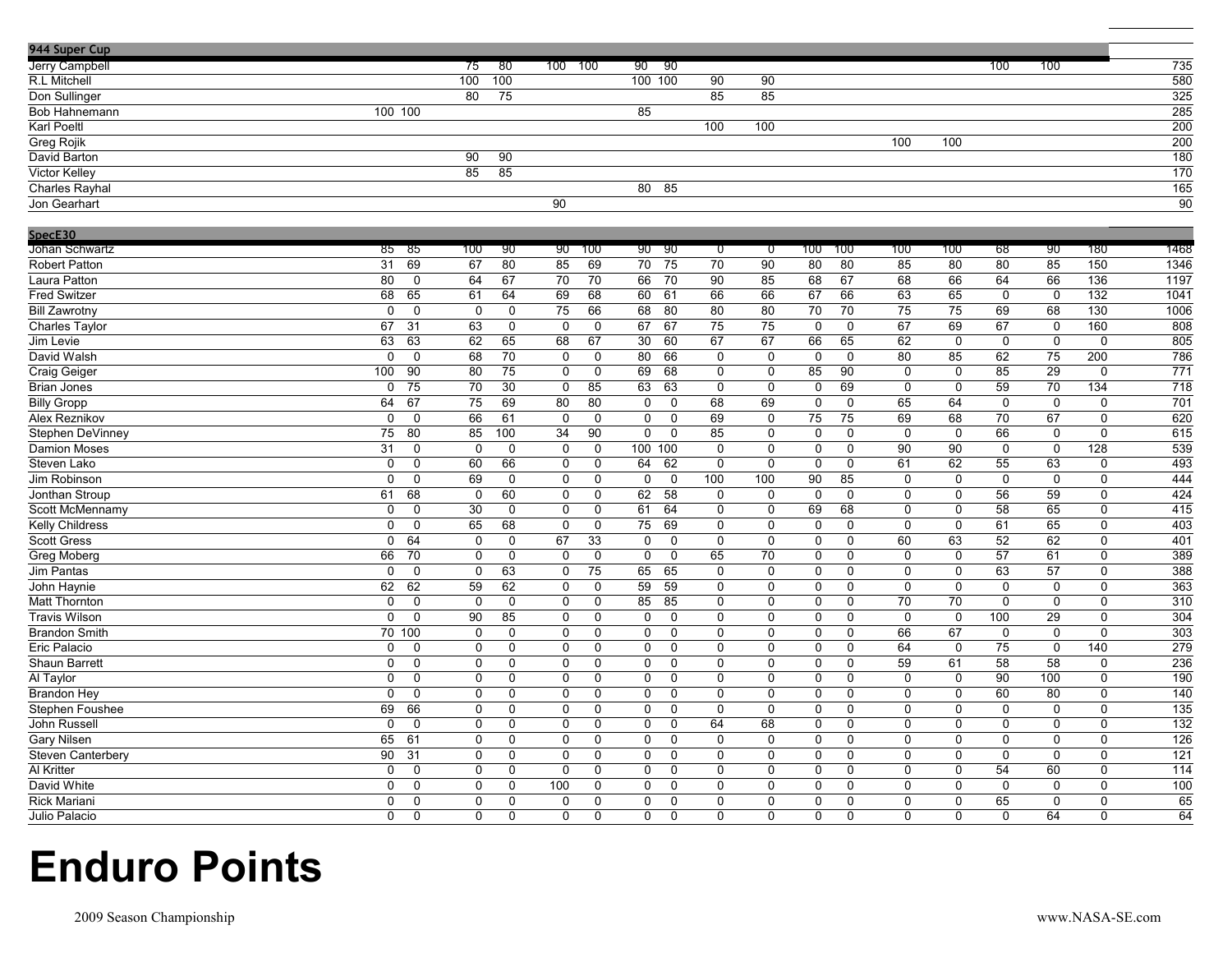|                           |              | 3/13/2009 Rd Atlanta |              |                  | 6/12/2009 Road Atlanta |                | 8/7/2009 Rd Atlanta |               |                         |                       |
|---------------------------|--------------|----------------------|--------------|------------------|------------------------|----------------|---------------------|---------------|-------------------------|-----------------------|
|                           | 2/6/2009 CMP |                      | 5/1/2009 CMP | 5/30/2009 Barber |                        | 7/3/2009 Lowes |                     | 11/6/2009 CMP | 12/4/2008 Rd Atlanta    |                       |
| Team                      |              |                      |              |                  |                        |                |                     |               | Total                   |                       |
| $\overline{\mathsf{ES}}$  |              |                      |              |                  |                        |                |                     |               |                         |                       |
| Team Stonebranch          |              | 100                  | 85           | 85               | 100                    |                | 80                  | 84            | 180                     | 714                   |
| Cook Racing               |              | 80                   |              | 80               | 200                    |                | 70                  |               |                         | 430                   |
| Team Evo                  |              | 85                   | 90           | 90               |                        |                | 75                  |               |                         | 340                   |
| Jernigan                  |              |                      | 100          |                  |                        |                |                     | 200           |                         | 300                   |
| <b>Phillips Racing</b>    | 100          |                      |              |                  |                        |                |                     |               |                         | 100                   |
| Rage Racing               |              | 90                   |              |                  |                        |                |                     |               |                         | 90                    |
| Terra X RS                |              |                      |              |                  |                        |                | 85                  |               |                         | 85                    |
| <b>AGI Racing</b>         |              | 40                   |              |                  |                        |                |                     |               |                         | 40                    |
| Thompson                  |              | 40                   |              |                  |                        |                |                     |               |                         | 40                    |
| EO                        |              |                      |              |                  |                        |                |                     |               |                         |                       |
| Fandango Racing           | 100          |                      | 100          | 100              | 170                    | 100            | 100                 | 200           | 160 <mark>  1030</mark> |                       |
| Lemming Racing            |              | 90                   |              | 80               | 200                    |                | 200                 |               |                         | 570                   |
| Lutz                      |              |                      |              |                  |                        |                |                     | 180           | 200                     | 380                   |
| Tone Motorsports          |              | 85                   |              |                  | 180                    |                | 90                  |               |                         | 355                   |
| <b>Maddog Motorsports</b> |              |                      | 85           | 90               |                        |                |                     |               |                         | 175                   |
| Goldwasser                |              |                      |              | 85               | 76                     |                |                     |               |                         | 161                   |
| Kirchner                  |              |                      |              |                  | 160                    |                |                     |               |                         | 160                   |
| <b>USMC</b>               |              | 100                  |              |                  |                        |                |                     |               |                         | 100                   |
| Ataylor                   |              |                      | 90           |                  |                        |                |                     |               |                         | $\overline{90}$       |
| <b>Pruitt Racing</b>      |              | 80                   |              |                  |                        |                |                     |               |                         | 80                    |
| Taylor                    |              | 75                   |              |                  |                        |                |                     |               |                         | 75                    |
| Houseman                  | 50           |                      |              |                  |                        |                |                     |               |                         | $\overline{50}$       |
| FFR & D                   |              | $\overline{38}$      |              |                  |                        |                |                     |               |                         | $\overline{38}$       |
| RPM Boys                  |              | 38                   |              |                  |                        |                |                     |               |                         | 38                    |
|                           |              |                      |              |                  |                        |                |                     |               |                         |                       |
| E1                        |              |                      |              |                  |                        |                |                     |               |                         |                       |
| Zappendorf                |              |                      |              |                  | 200                    |                | 90                  | 180           | 180                     | 650                   |
| Turnipseed                |              |                      |              | 85               |                        |                |                     | 200           |                         | 285                   |
| <b>Black Dog</b>          | 100          |                      |              |                  |                        |                |                     |               | 170                     | 270                   |
| Hahneman                  |              |                      |              | 100              |                        |                |                     |               |                         | 100                   |
| <b>Prelude Computing</b>  |              | 100                  |              |                  |                        |                |                     |               |                         | 100                   |
| Worrell                   |              |                      |              | 90               |                        |                |                     |               |                         | 90                    |
| Grehalva                  |              |                      |              | 80               |                        |                |                     |               |                         | $\overline{80}$       |
| Torgerson                 |              |                      |              | 79               |                        |                |                     |               |                         | 79<br>$\overline{50}$ |
| Sharif                    | 50           |                      |              |                  |                        |                |                     |               |                         |                       |
| $\overline{E2}$           |              |                      |              |                  |                        |                |                     |               |                         |                       |
| Robinson                  | 100          | 65                   | 100          | 100              | 200                    | 100            | 70                  |               | 200                     | 935                   |
| Team Gritzer              | 70           | $\overline{34}$      | 75           |                  | 150                    |                | 75                  | 180           | 150 734                 |                       |
| Levie                     | 75           | 70                   | 80           | 79               | 160                    | 85             | 90                  |               |                         | 639                   |
| Joe Joe                   |              | 80                   | 85           | 80               | 170                    |                | 100                 |               |                         | 515                   |
| Gasholes Racing           | 90           |                      | 90           |                  | 180                    |                |                     |               |                         | 360                   |
| BSI 1                     | 68           | 75                   |              |                  |                        |                |                     |               |                         | 143                   |
| Wilson                    | 80           | 63                   |              |                  |                        |                |                     |               |                         | 143                   |
| Walsh Lako                |              | 66                   |              | 76               |                        |                |                     |               |                         | $\overline{142}$      |
| 2009 Season Championship  |              |                      |              |                  |                        |                |                     |               |                         |                       |